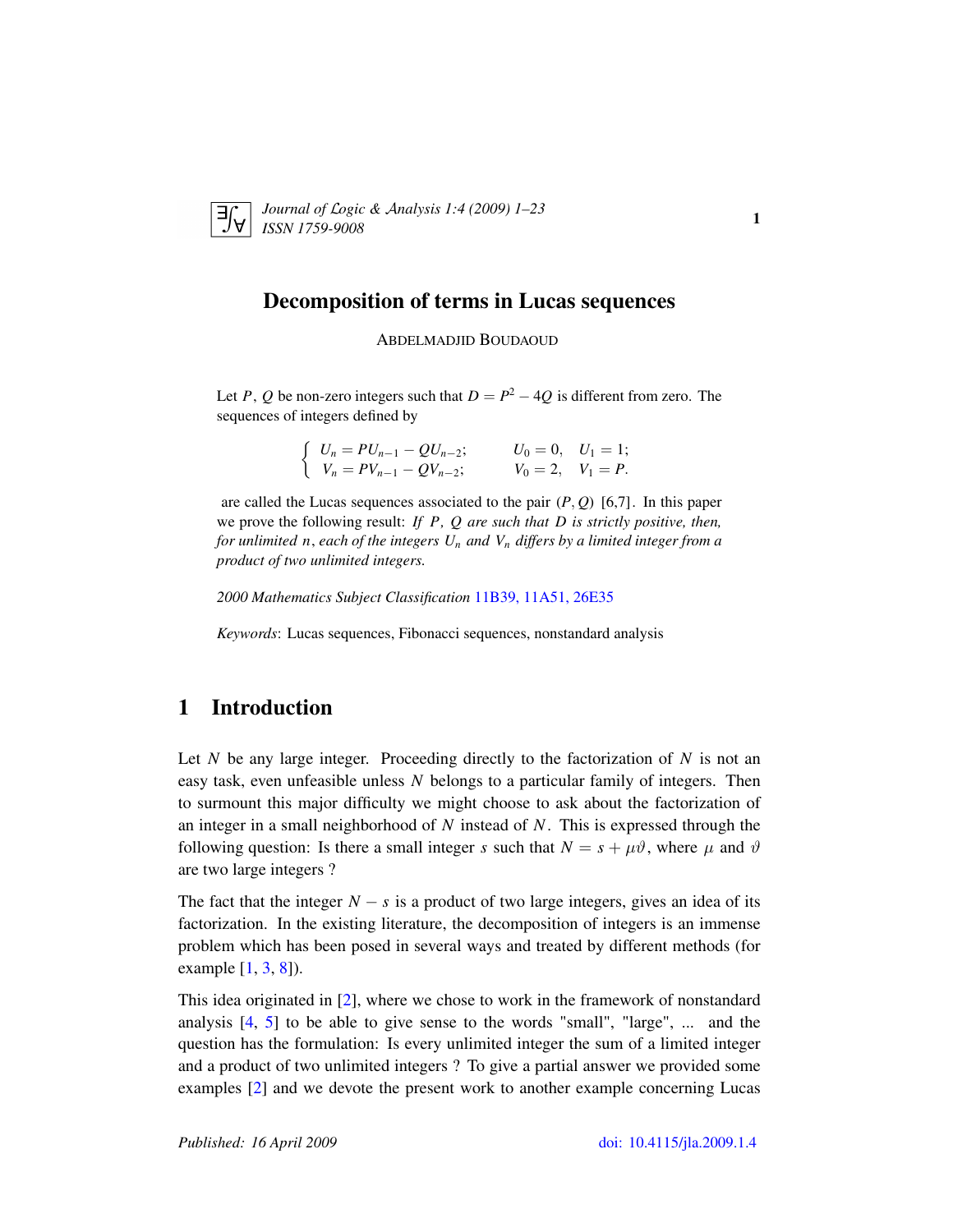sequences. In the final section we give the classical equivalence of the result obtained and a general remark.

We start with a brief overview of Lucas sequences associated to a pair of integers [\[6\]](#page-22-6). Let *P*, *Q* be non-zero integers. Consider the polynomial  $p(x) = x^2 - Px + Q$ ; its discriminant is  $D = P^2 - 4Q$  and the roots are

(1-1) 
$$
\alpha = \frac{P + \sqrt{D}}{2}, \quad \beta = \frac{P - \sqrt{D}}{2}.
$$

Suppose that *P* and *Q* are such that  $D \neq 0$ . The sequences of integers

<span id="page-1-1"></span>(1-2) 
$$
\begin{cases} U_n(P,Q) = \frac{\alpha^n - \beta^n}{\alpha - \beta} & \text{with} \quad U_0(P,Q) = 0 \text{ and } U_1(P,Q) = 1 \\ V_n(P,Q) = \alpha^n + \beta^n & \text{with} \quad V_0(P,Q) = 2 \text{ and } V_1(P,Q) = P \end{cases}
$$

are called the *Lucas sequences* associated to the pair (*P*, *Q*). We will note by *U<sup>n</sup>* (resp.  $V_n$ ) the element  $U_n$  (*P*, *Q*) (resp.  $V_n$  (*P*, *Q*)).

It can be proved that for  $n \geq 2$ 

<span id="page-1-5"></span>(1-3) 
$$
U_n = PU_{n-1} - QU_{n-2}; \quad U_0 = 0, \quad U_1 = 1,
$$

$$
V_n = PV_{n-1} - QU_{n-2}; \quad V_0 = 2, \quad V_1 = P.
$$

In the particular case  $(P, Q) = (1, -1)$ , the sequence  $(U_n)_{n>0}$  begins  $0, 1, 1, 2, 3, 5, 8, 13$ ... and was first considered by Fibonacci. The companion sequence of the Fibonacci numbers, still with  $(P, Q) = (1, -1)$ , is the sequence of Lucas numbers  $(V_n)_{n \geq 0}$  and it begins 2, 1, 3, 4, 7, 11, 18 ... .

<span id="page-1-4"></span>.

We give here some known results [\[6,](#page-22-6) [7\]](#page-22-7)

$$
(1-4) \t\t V_{2n} = (V_n)^2 - 2Q^n
$$

Let *p* be a prime integer, then

<span id="page-1-2"></span>(1-5) 
$$
\begin{cases} U_p = \left(\frac{D}{p}\right) \mod (p) & \text{for } p \geq 3, \\ V_p = P \mod (p) & \text{for } p \geq 2, \end{cases}
$$

where  $\left(\frac{D}{D}\right)$ *p* represents the Legendre symbol which is, according to the relation between *p* and *D*, one of the values  $-1$ , 0,  $+1$ . In addition, if *n*,  $k \ge 1$ , then

<span id="page-1-3"></span>
$$
(1-6) \t\t U_n \mid U_{nk} \t{for all } k, \quad V_n \mid V_{nk} \t{if } k \t{is odd.}
$$

Moreover

<span id="page-1-0"></span>(1-7) 
$$
\begin{cases} U_n(-P,Q) = (-1)^{n-1} U_n(P,Q), \\ V_n(-P,Q) = (-1)^n V_n(P,Q). \end{cases}
$$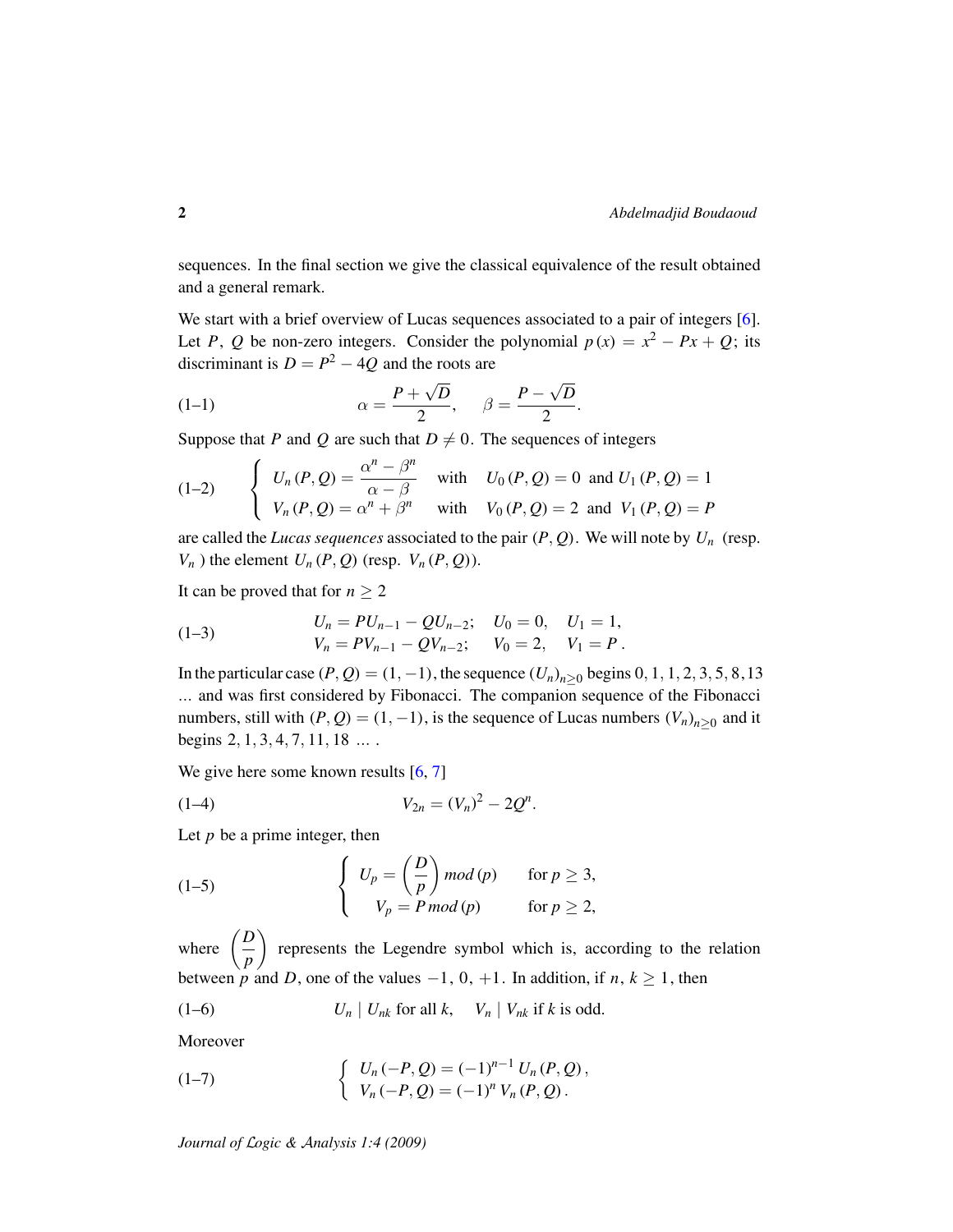Fermat's Little Theorem. *If p is a prime number and if a is an integer, then*

<span id="page-2-2"></span>
$$
(1-8) \t ap \equiv a[p].
$$

*In particular, if p does not divide a then*  $a^{p-1} \equiv 1$  *[p].* 

External recurrence principle [\[4\]](#page-22-4). *For all internal or external formula F* (*n*)*, we have*

<span id="page-2-3"></span>
$$
(1-9) \t\t [F(0) \quad and \quad \forall^{st} n \ (F(n) \Longrightarrow F(n+1))] \Longrightarrow \forall^{st} n \ F(n).
$$

Notations. Let *x*, *y* be real numbers (not necessarily integers).

- (i)  $x \approx 0$  (resp.  $x \approx +\infty$ ) denotes that *x* is *infinitesimal* (resp. *x* is *positive unlimited*). We have an analogous definition for  $x \approx -\infty$ .
- (ii) *x* and *y* are called *infinitely close*, denoted by  $x \approx y$ , if  $x y \approx 0$ .
- (iii) We say that *x* is *appreciable* if it is neither unlimited nor infinitesimal.
- (iv) The inequality  $x \geq y$  means that  $x > y$  and  $x \not\approx y$ . We have an analogous definition for  $\leq$ .
- (v) The Greek letter  $\phi$  is used for an infinitesimal strictly positive. Two occurrences of  $\phi$  are not necessarily equal.
- (vi)  $\mathbb P$  represents the set of all prime integers.

### 2 Main result

<span id="page-2-1"></span>**Theorem 2.1** If *P*, *Q* are such that  $D > 0$ , then, for unlimited *n*, each of the integers  $U_n$  and  $V_n$  differs by a limited integer from a product of two unlimited integers.

Let *P* and *Q* be such that  $D > 0$  and let  $n \approx +\infty$ . We put  $\lambda = \frac{P}{\sqrt{2}}$ *D* . In order to prove the main result we need the following lemmas.

**Lemma 2.2** (a)  $\alpha \neq \beta$ , max  $(|\alpha|, |\beta|) \geq 1$  and

<span id="page-2-0"></span>
$$
\frac{\beta}{\alpha} = \frac{\lambda - 1}{\lambda + 1}.
$$

(b) If  $P > 0$ , then

(i) 
$$
|\alpha| > |\beta|
$$
,  
\n(ii)  $1 - \frac{\beta}{\alpha}$  is positive infinitesimal  $\iff \lambda \approx +\infty$ ,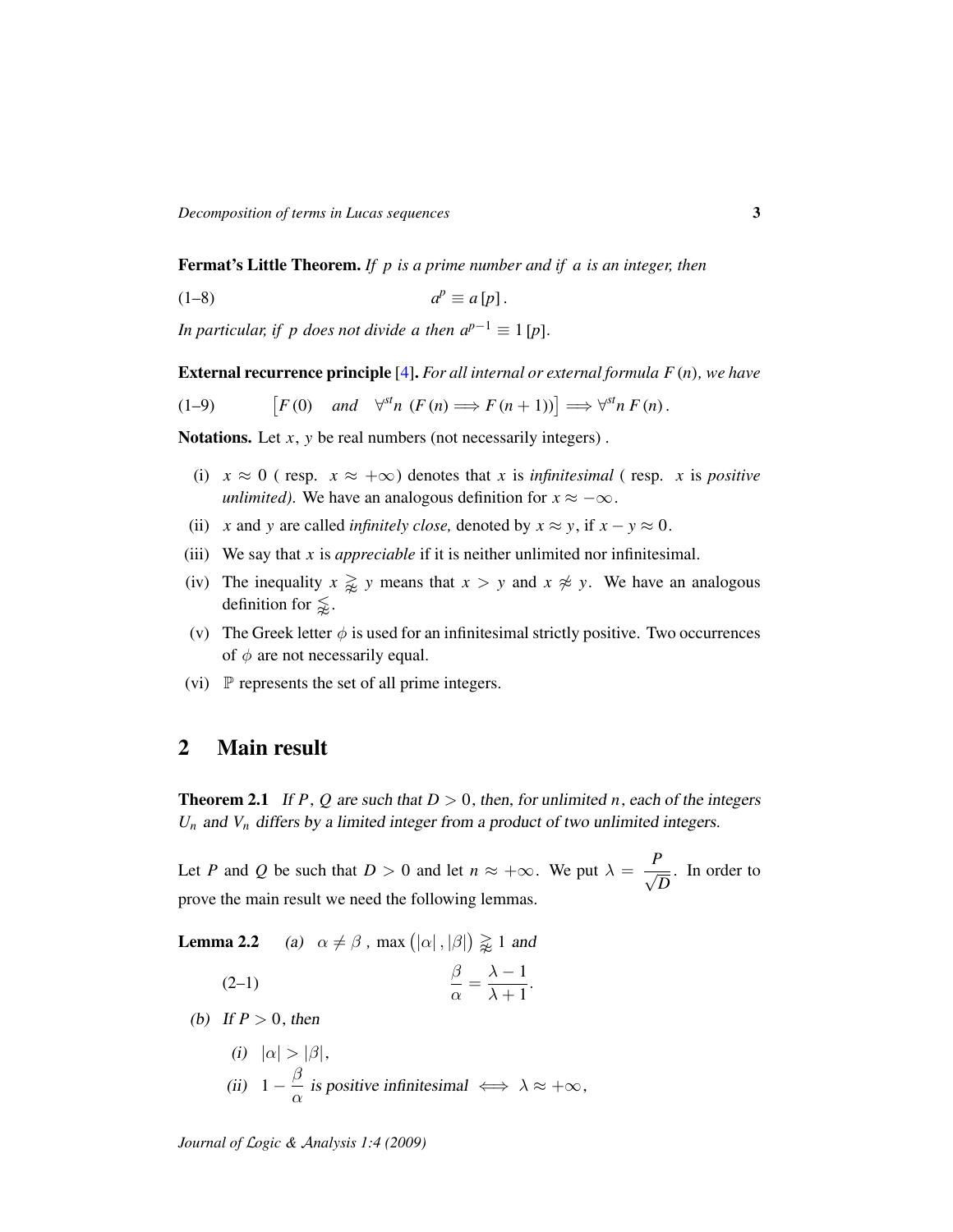$\Box$ 

(iii) 
$$
1 + \frac{\beta}{\alpha}
$$
 is positive infinitesimal  $\iff \lambda$  is positive infinitesimal,  
(iv)  $\frac{\beta}{\alpha} \not\approx \pm 1$  if and only if  $\lambda$  is appreciable and positive.

(c) If 
$$
P < 0
$$
,

\n- (i) 
$$
|\alpha| < |\beta|
$$
,
\n- (ii)  $1 - \frac{\alpha}{\beta}$  is positive infinitesimal  $\iff \lambda \approx -\infty$ ,
\n- (iii)  $1 + \frac{\alpha}{\beta}$  is positive infinitesimal  $\iff \lambda$  is negative infinitesimal,
\n- (iv)  $\frac{\alpha}{\beta} \not\approx \pm 1$  if and only if  $\lambda$  is appreciable and negative.
\n

**Proof** (a)  $\alpha \neq \beta$  because  $\alpha = \frac{P+P}{\beta}$ √ *D*  $\frac{Q}{2}$  and  $\beta = \frac{P - Q}{Q}$ √ *D*  $\frac{\sqrt{2}}{2}$ . The following are the possible cases.

(i)  $P > 1$ . In this case  $\alpha \geq 1$ .

(ii)  $P = 1$ . In this case Q must be strictly negative and therefore  $\alpha \geq 1$ .

(iii)  $P = -1$ . In this case Q must be strictly negative and therefore  $|\beta| \geq 1$ .

(iv)  $P < -1$ . In this case  $|\beta| \geq 1$ .

Hence

$$
\max\left(|\alpha|, |\beta|\right) \geq 1.
$$

By (1.1),  $\frac{\beta}{\alpha}$  $\frac{\beta}{\alpha} = \frac{\lambda - 1}{\lambda + 1}$  $\frac{\lambda}{\lambda+1}$ .

(b) If  $P > 0$ , then it is immediate that  $|\alpha| > |\beta|$ . Furthermore,  $\lambda > 0$  and the remainder of the proof can be deduced from the graph of the function  $\frac{\beta}{\alpha}(\lambda) = \frac{\lambda - 1}{\lambda + 1}$  $\lambda + 1$ which is strictly increasing from [0, + $\infty$ [ onto [-1, 1[, where  $\lim_{\lambda \to 0^+}$ β  $\frac{\partial}{\partial \alpha}(\lambda) = -1$  and

$$
\lim_{\lambda \to +\infty} \frac{\beta}{\alpha}(\lambda) = 1.
$$

(c) This is similar to (b).

**Remark.** By  $(1-7)$  we need to prove the following lemmas only for  $P > 0$  in which case  $\alpha$  is positive and according to Lemma [2.2](#page-0-0)  $\alpha > |\beta|$ . Consequently  $\alpha \gtrapprox 1$ .

<span id="page-3-0"></span>**Lemma 2.3** Each of  $|U_n|$  and  $|V_n|$  is of the form  $\omega n$ , where  $\omega$  is unlimited ( $\omega$  is not necessarily the same in each case).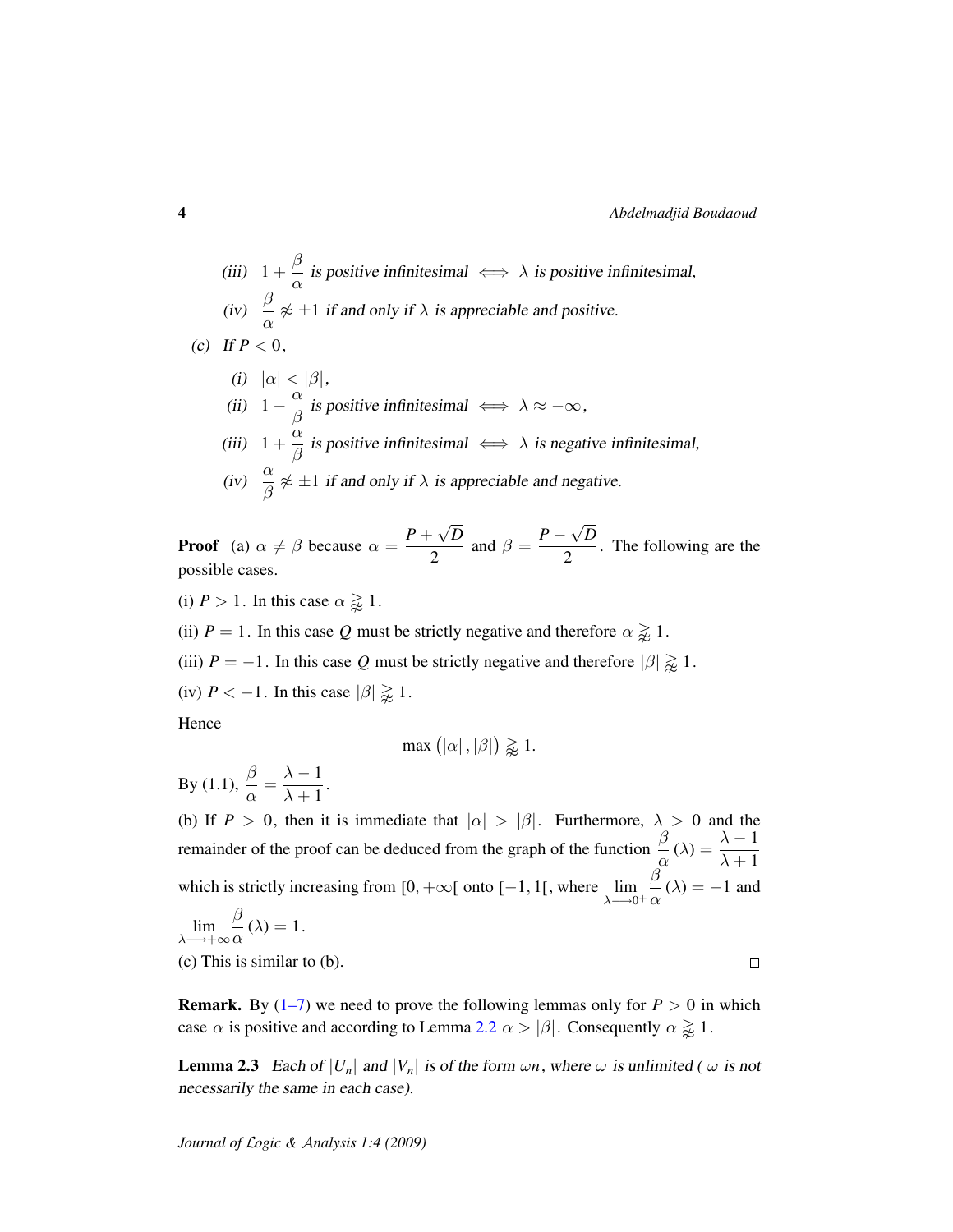*Decomposition of terms in Lucas sequences* 5

**Proof** By  $(1-2)$ 

<span id="page-4-0"></span>(2-2) 
$$
\begin{cases} U_n = \alpha^{n-1} \left( \frac{1 - (\beta/\alpha)^n}{1 - (\beta/\alpha)} \right), \\ V_n = \alpha^n \left( 1 + (\beta/\alpha)^n \right). \end{cases}
$$

We divide the proof into three cases.

 $(A) \stackrel{\beta}{\underline{\phantom{a}}}\$  $\frac{\beta}{\alpha} = 1 - \phi$ . Then  $0 < (\beta/\alpha)^n < \beta/\alpha < 1$ . Hence  $1 - (\beta/\alpha)^n > 1 - (\beta/\alpha) > 0$ . By [\(2–2\)](#page-4-0) it follows  $U_n = \alpha^{n-1}c$  with  $c > 1$  and therefore  $U_n = \omega n$ , where  $\omega \approx +\infty$ . Also  $V_n = \alpha^n d$  with  $d > 1$  and consequently  $V_n = \omega n$ , where  $\omega \approx +\infty$ .

(B)  $\stackrel{\beta}{\equiv}$  $\frac{\partial}{\partial \alpha} = -1 + \phi$ . According to Lemma [2.2,](#page-0-0)  $\lambda$  is positive infinitesimal. There are two subcases.

(1) *n* is odd. By  $(2-2)$ 

$$
U_n = \alpha^{n-1} \left( \frac{1 - (-1 + \phi)^n}{1 - (-1 + \phi)} \right) = \alpha^{n-1} \frac{\left( 1 + (1 - \phi)^n \right)}{2 - \phi}
$$
  
=  $\alpha^{n-1} a$ ,

where *a* is appreciable and positive. Therefore  $U_n = \omega n$ , where  $\omega \approx +\infty$ . Concerning *V<sub>n</sub>* by [\(2–1\)](#page-2-0) and [\(2–2\)](#page-4-0),  $V_n = \alpha^n \left( 1 + \left( \frac{\lambda - 1}{\lambda - 1} \right)$  $\lambda + 1$  $\int_{0}^{\pi}$ . Hence  $V_n = \alpha^n \left( 1 - \left( \frac{1-\lambda}{\lambda+1} \right) \right)$  $\lambda + 1$  $\binom{n}{n} > \alpha^n \left(1 - \frac{1}{\alpha} \right)$  $(\lambda + 1)^n$  $\setminus$ 

and then  $V_n > \alpha^n \frac{n\lambda}{\lambda}$  $\frac{n\lambda}{(\lambda+1)^n}$  which implies  $\frac{V_n}{n} > \alpha^n \frac{\lambda}{(\lambda+1)^n}$  $\frac{\lambda}{(\lambda+1)^n}$ . Moreover  $\frac{\lambda}{(\lambda+1)^n}$  $\frac{\lambda}{(\lambda+1)^n} \alpha^n \approx$  $+\infty$ , indeed replacing  $\alpha$  by  $\frac{P + \sqrt{D}}{2}$ √  $\frac{1}{2}$  we get

$$
\frac{\lambda}{(\lambda+1)^n} \alpha^n = \frac{\lambda}{(\lambda+1)^n} (1+\lambda)^n \left(\frac{\sqrt{D}}{2}\right)^n
$$

$$
= \frac{P}{2} \left(\frac{\sqrt{D}}{2}\right)^{n-1},
$$

where  $\frac{P}{2}$ √ *D* 2  $\int_{0}^{n-1}$  ≈ +∞ because  $\sqrt{D}$  ≈ +∞. Therefore *V<sub>n</sub>* is of the form  $\omega n$ , where  $\omega \approx +\infty$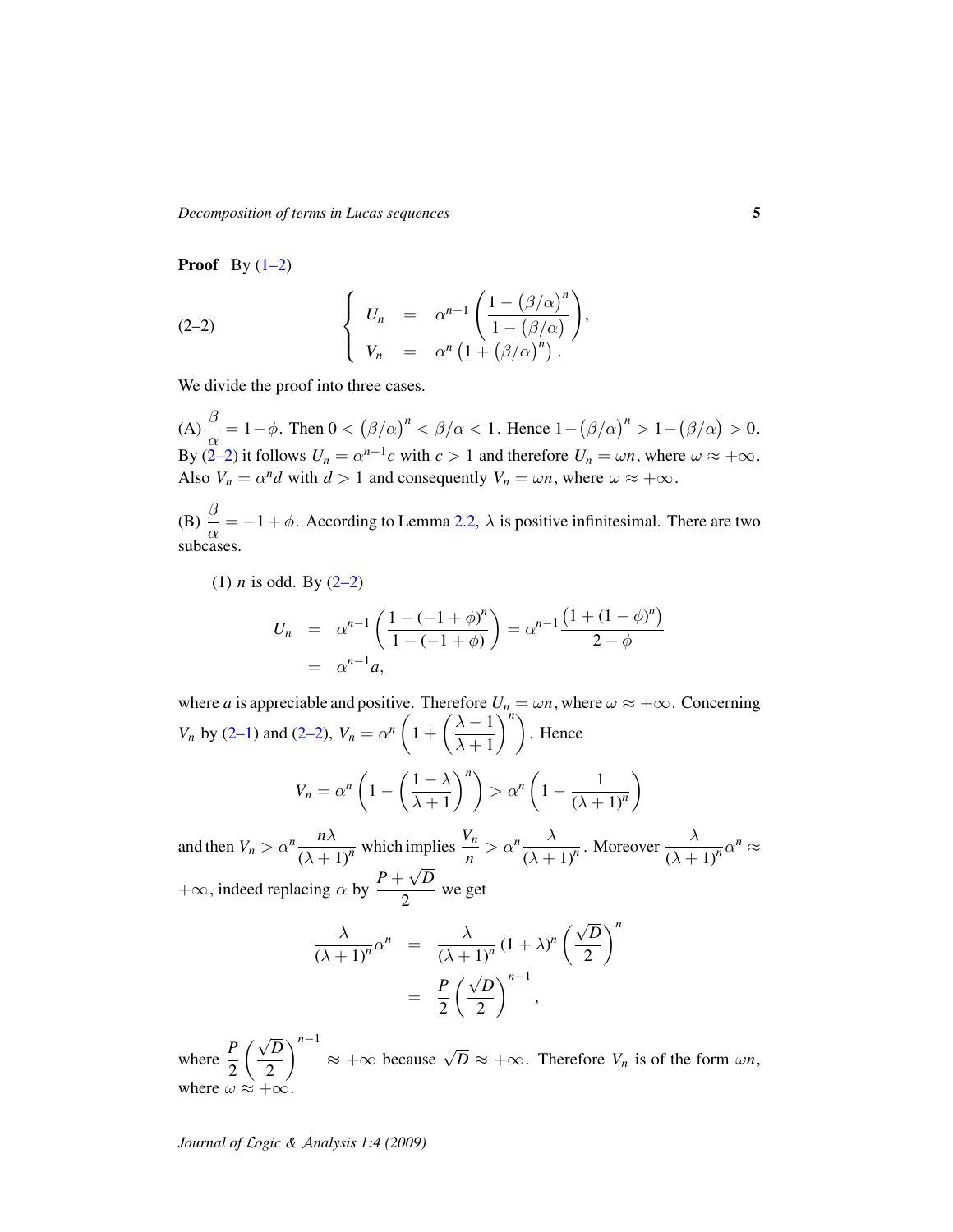(2) *n* is even. By  $(2-2)$ 

$$
U_n = \alpha^{n-1} \left( \frac{1 - (\beta/\alpha)^n}{1 - (\beta/\alpha)} \right) = \frac{\alpha^{n-1}}{2 - \phi} \left( 1 - (\beta/\alpha)^n \right)
$$

$$
= \frac{\alpha^{n-1}}{a} \left( 1 - (\beta/\alpha)^n \right),
$$

where  $a = 2 - \phi$  is appreciable. By [\(2–1\)](#page-2-0),  $\beta$  $\frac{\beta}{\alpha} = \frac{\lambda - 1}{\lambda + 1}$  $\frac{\lambda}{\lambda+1}$  where  $\lambda$  is positive infinitesimal, and since *n* is even,

$$
U_n = \frac{\alpha^{n-1}}{a} \left( 1 - \left( \frac{1 - \lambda}{\lambda + 1} \right)^n \right).
$$
  
From  $\frac{1}{(\lambda + 1)^n} > \left( \frac{1 - \lambda}{\lambda + 1} \right)^n$  it follows that  $0 < 1 - \frac{1}{(\lambda + 1)^n} < 1 - \left( \frac{1 - \lambda}{\lambda + 1} \right)^n$ ,  
hence  $U_n > \frac{\alpha^{n-1}}{a} \left( 1 - \frac{1}{(\lambda + 1)^n} \right)$  and then  $U_n > \frac{\alpha^{n-1}}{a} \frac{n\lambda}{(\lambda + 1)^n}$ . So  
 $\frac{U_n}{n} > \frac{\alpha^{n-1}}{a} \frac{\lambda}{(\lambda + 1)^n}$ .  
Replacing  $\alpha$  (resp.  $\lambda$ ) by  $\frac{P + \sqrt{D}}{2}$  (resp.  $\frac{P}{\sqrt{D}}$ ), we get

 $\frac{P}{2}$  (resp.  $\frac{P}{\sqrt{l}}$ *D* ), we get

$$
\frac{\alpha^{n-1}}{a}\frac{\lambda}{(\lambda+1)^n} = \frac{(\sqrt{D})^{n-2} P}{2^{n-1} a (1+\lambda)}.
$$

Finally, from  $D \approx +\infty$ ,  $\lambda \approx 0$  and *a* is appreciable we obtain  $\frac{\alpha^{n-1}}{\alpha}$ *a* λ  $\frac{\lambda}{(\lambda+1)^n} \approx +\infty$ and it follows that  $\frac{U_n}{n} \approx +\infty$ . Therefore  $U_n = \omega n$ , where  $\omega \approx +\infty$ . Concerning  $V_n$ , the fact that

$$
V_n = \alpha^n \left( 1 + \left( \frac{\beta}{\alpha} \right)^n \right) = \alpha^n \left( 1 + (-1 + \phi)^n \right)
$$

implies  $V_n = \omega n$  with  $\omega \approx +\infty$  because  $(1 + (-1 + \phi)^n) > 1$ .

(C) 
$$
\frac{\beta}{\alpha} \not\approx \pm 1
$$
: By (2-2),  $U_n = \alpha^{n-1} \left( \frac{1 - (\beta/\alpha)^n}{1 - (\beta/\alpha)} \right)$  hence  $U_n = \alpha^{n-1}a$ , where a

 $\binom{n}{n}$  = is appreciable. Therefore  $U_n = \omega n$ , where  $\omega \approx +\infty$ .  $V_n = \alpha^n \left(1 + \left(\frac{\beta}{2}\right)^n\right)$ α  $\alpha^n a$  where *a* is appreciable, therefore  $V_n = \omega n$  with  $\omega \approx +\infty$ , and the proof is complete.  $\Box$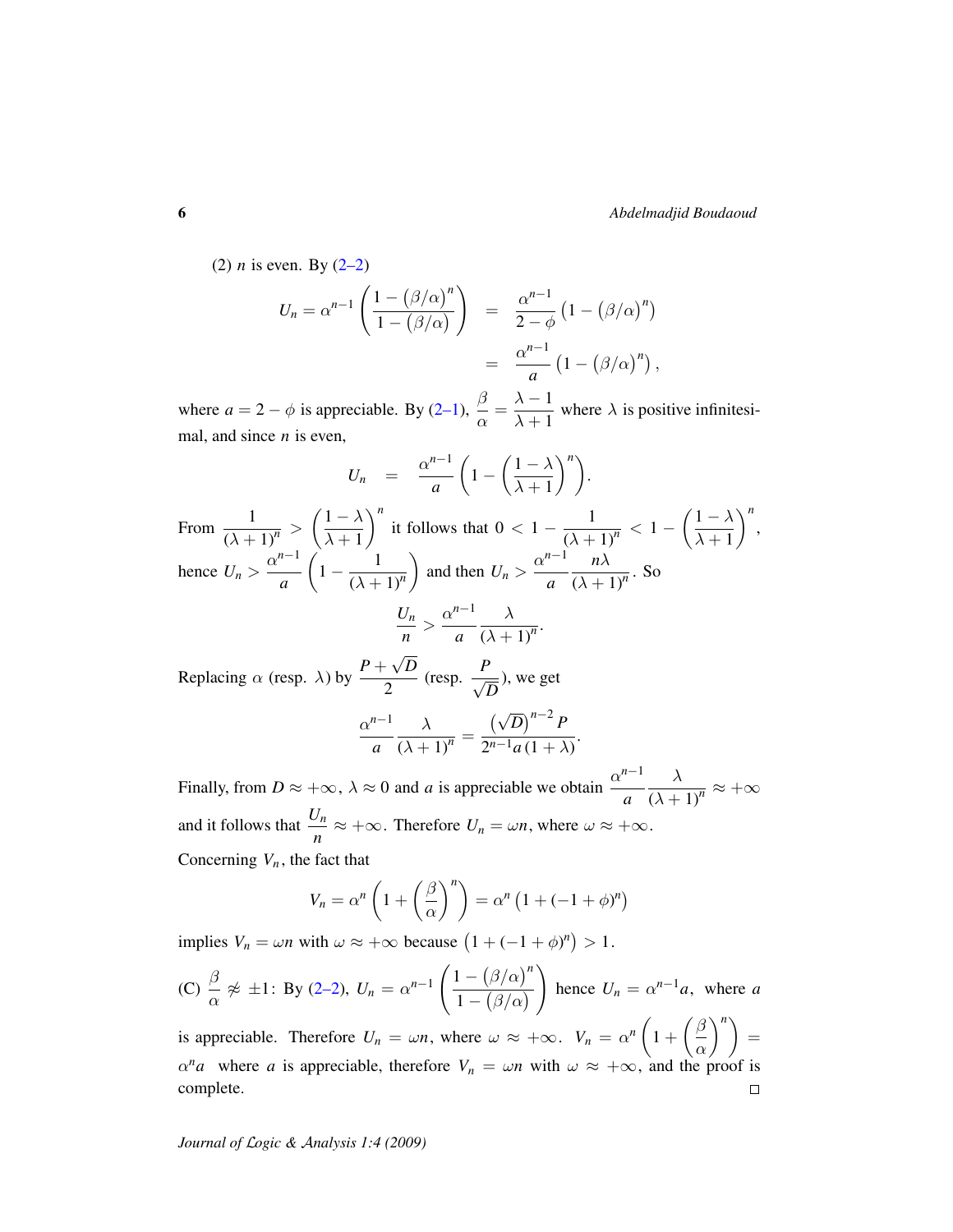<span id="page-6-1"></span>**Lemma 2.4** If *n* is of the form  $n_1n_2$  with  $n_1 > 1$  and  $n_2 > 1$ , then  $\frac{|U_{n_1n_2}|}{|U_{n_1}|}$  $\frac{U_{n_1 n_2}}{|U_{n_1}|}$  and  $|V_{n_1 n_2}|$ 

 $\frac{V_{n_1 n_2}}{|V_{n_1}|}$  are unlimited.

**Proof** Since  $n \approx +\infty$ , at least one of  $n_1$  and  $n_2$  is unlimited. By [\(1–2\)](#page-1-1)

<span id="page-6-0"></span>(2-3) 
$$
\begin{cases} \frac{U_{n_1 n_2}}{U_{n_1}} = \frac{\alpha^{n_1 n_2}}{\alpha^{n_1}} \left( \frac{1 - (\beta/\alpha)^{n_1 n_2}}{1 - (\beta/\alpha)^{n_1}} \right), \\ \frac{V_{n_1 n_2}}{V_{n_1}} = \frac{\alpha^{n_1 n_2}}{\alpha^{n_1}} \left( \frac{1 + (\beta/\alpha)^{n_1 n_2}}{1 + (\beta/\alpha)^{n_1}} \right). \end{cases}
$$

We have three cases.

(A) 
$$
\frac{\beta}{\alpha} = 1 - \phi
$$
. By (2-3) and the fact that  $1 - \left(\frac{\beta}{\alpha}\right)^{n_1 n_2} > 1 - \left(\frac{\beta}{\alpha}\right)^{n_1} > 0$  we have  

$$
\frac{U_{n_1 n_2}}{U_{n_1}} = \alpha^{n_1 (n_2 - 1)} c = \alpha^{n - n_1} c,
$$

where  $c > 1$ . Since  $(n - n_1) \approx +\infty$  then  $\frac{U_{n_1 n_2}}{U_n}$  $\frac{U_{n_1 n_2}}{U_{n_1}} \approx +\infty$ . Also by [\(2–3\)](#page-6-0),  $\frac{V_{n_1 n_2}}{V_{n_1}}$  $\frac{n_1 n_2}{V_{n_1}} =$  $\alpha^{n_1(n_2-1)}c = \alpha^{n-n_1}c$ , where *c* is positive and appreciable. From the fact that  $(n - n_1) \approx$  $+\infty$  we have  $\frac{V_{n_1n_2}}{V}$  $\frac{n_1 n_2}{V_{n_1}} \approx +\infty.$ 

 $(B)$   $\stackrel{\beta}{\equiv}$  $\frac{\partial}{\partial \alpha} = -1 + \phi$ . By Lemma [2.2,](#page-0-0)  $\lambda$  is positive infinitesimal. There are three subcases. (1)  $n_1$  is even. Then  $n_1 n_2$  is even and  $\frac{U_{n_1 n_2}}{U_n}$  $\frac{U_{n_1 n_2}}{U_{n_1}} = \alpha^{n_1(n_2-1)}c$  with  $c > 1$  because  $1 - \left(\frac{\beta}{\alpha}\right)$ α  $\int_{0}^{n_1 n_2}$  > 1 -  $\left(\frac{\beta}{n_1}\right)$ α  $\int_{0}^{n_1}$  > 0. Hence  $\frac{U_{n_1 n_2}}{I}$  $\frac{U_{n_1 n_2}}{U_{n_1}} \approx +\infty$ . Concerning  $V_n$  we have

 $V_{n_1 n_2}$  $\frac{V_{n_1 n_2}}{V_{n_1}} = \frac{\alpha^{n_1 n_2}}{\alpha^{n_1}}$  $\alpha^{n_1}$  $(1+(\beta/\alpha)^{n_1n_2})$  $1 + (\beta/\alpha)^{n_1}$  $\setminus$ . Since  $n_1$  and  $n_1n_2$  are even and  $-1 < \beta/\alpha < 0$ , then *n*1*n*<sup>2</sup>

$$
\frac{V_{n_1 n_2}}{V_{n_1}} = \frac{\alpha^{n_1 n_2}}{\alpha^{n_1}} c
$$
  
=  $\alpha^{n_1 (n_2 - 1)} c \approx +\infty$ 

because *c* is positive and appreciable and  $\alpha^{n_1(n_2-1)} \approx +\infty$ .

(2) 
$$
n_1
$$
 and  $n_2$  are both odd. From 
$$
\frac{U_{n_1 n_2}}{U_{n_1}} = \alpha^{n_1(n_2-1)} \frac{\left(1 - (-1 + \phi)^{n_1 n_2}\right)}{\left(1 - (-1 + \phi)^{n_1}\right)}
$$
 we have
$$
\frac{U_{n_1 n_2}}{U_{n_1}} = \frac{\alpha^{n_1(n_2-1)} \left(1 + (1 - \phi)^{n_1 n_2}\right)}{\left(1 + (1 - \phi)^{n_1}\right)}
$$

$$
= \alpha^{n_1(n_2-1)} a \approx +\infty
$$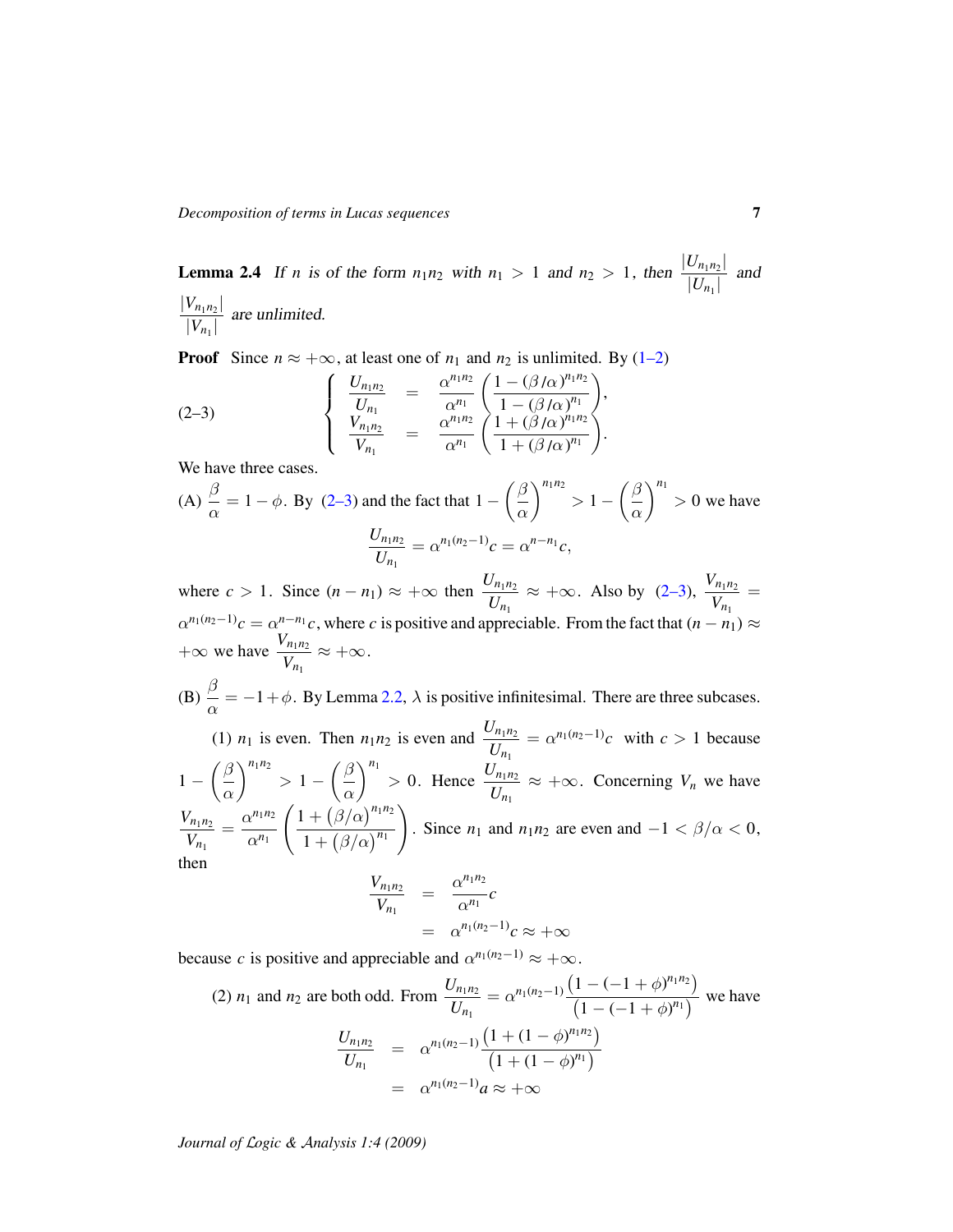because *a* is positive and appreciable. Also

$$
\frac{V_{n_1 n_2}}{V_{n_1}} = \alpha^{n_1(n_2-1)} \frac{\left(1 + (-1 + \phi)^{n_1 n_2}\right)}{\left(1 + (-1 + \phi)^{n_1}\right)}
$$

$$
= \alpha^{n_1(n_2-1)} \frac{\left(1 - (1 - \phi)^{n_1 n_2}\right)}{\left(1 - (1 - \phi)^{n_1}\right)}
$$

Since  $1 - (1 - \phi)^{n_1 n_2} > 1 - (1 - \phi)^{n_1} > 0$ , then  $\frac{V_{n_1 n_2}}{V_n}$  $\frac{V_{n_1 n_2}}{V_{n_1}} = \alpha^{n_1(n_2-1)} c$  with  $c \ge 1$ which implies  $\frac{V_{n_1 n_2}}{V_1}$  $\frac{V_{n_1 n_2}}{V_{n_1}} \approx +\infty$  because  $\alpha^{n_1(n_2-1)} \approx +\infty$ .

(3)  $n_1$  is odd,  $n_2$  is even. Then  $\frac{U_{n_1 n_2}}{U_n}$  $\frac{U_{n_1 n_2}}{U_{n_1}} = \frac{\alpha^{n_1(n_2-1)}}{a}$ *a*  $\left(1-\left(\frac{\beta}{\alpha}\right)\right)$ α  $\binom{n_1 n_2}{n_1}$ , where  $a = \left(1 - \left(\frac{\beta}{\beta}\right)\right)$ α  $\binom{n_1}{n_2}$  is appreciable and strictly positive because  $-1 < \left(\frac{\beta}{n_1}\right)^n$ α  $\left| \rule{0cm}{1.2cm}\right|^{n_1} < 0.$ Since  $\lambda$  is positive infinitesimal and  $\frac{\beta}{\alpha} = \frac{\lambda - 1}{\lambda + 1}$  $\frac{\lambda}{\lambda+1}$  then

$$
\frac{U_{n_1 n_2}}{U_{n_1}} = \frac{\alpha^{n_1(n_2-1)}}{a} \left( 1 - \left( \frac{1-\lambda}{1+\lambda} \right)^{n_1 n_2} \right).
$$

Now

$$
\frac{\alpha^{n_1(n_2-1)}}{a} \left(1 - \left(\frac{1-\lambda}{1+\lambda}\right)^{n_1n_2}\right) > \frac{\alpha^{n_1(n_2-1)}}{a} \left(1 - \frac{1}{(1+\lambda)^{n_1n_2}}\right) > \frac{\alpha^{n_1(n_2-1)}}{a} \frac{n_1n_2\lambda}{(1+\lambda)^{n_1n_2}}.
$$

Replacing  $\lambda$  by  $\frac{P}{\sqrt{2}}$ *D* , we get

$$
\frac{\alpha^{n_1(n_2-1)}}{a} \frac{n_1 n_2 \lambda}{(1+\lambda)^{n_1 n_2}} = \frac{n_1 n_2 P\left(\sqrt{D}\right)^{n_1 n_2-1}}{\alpha^{n_1} a \cdot 2^{n_1 n_2}}
$$

which implies

$$
\frac{\alpha^{n_1(n_2-1)}}{a} \frac{n_1 n_2 \lambda}{(1+\lambda)^{n_1 n_2}} \ge \frac{n_1 n_2 P\left(\sqrt{D}\right)^{n_1 n_2 - n_1 - 1}}{a \cdot 2^{n_1 n_2}}
$$

because  $\alpha < \sqrt{D}$ . Since  $\sqrt{D} > 2^3$ ,

$$
\frac{n_1n_2P\left(\sqrt{D}\right)^{n_1n_2-n_1-1}}{a.2^{n_1n_2}}\geq \frac{n_1n_2P.2^{n_1(2n_2-3)-3}}{a}.
$$

Therefore

$$
\frac{\alpha^{n_1(n_2-1)}}{a} \frac{n_1 n_2 \lambda}{(1+\lambda)^{n_1 n_2}} \ge \frac{n_1 n_2 P \cdot 2^{n_1 (2n_2-3)-3}}{a} \approx +\infty
$$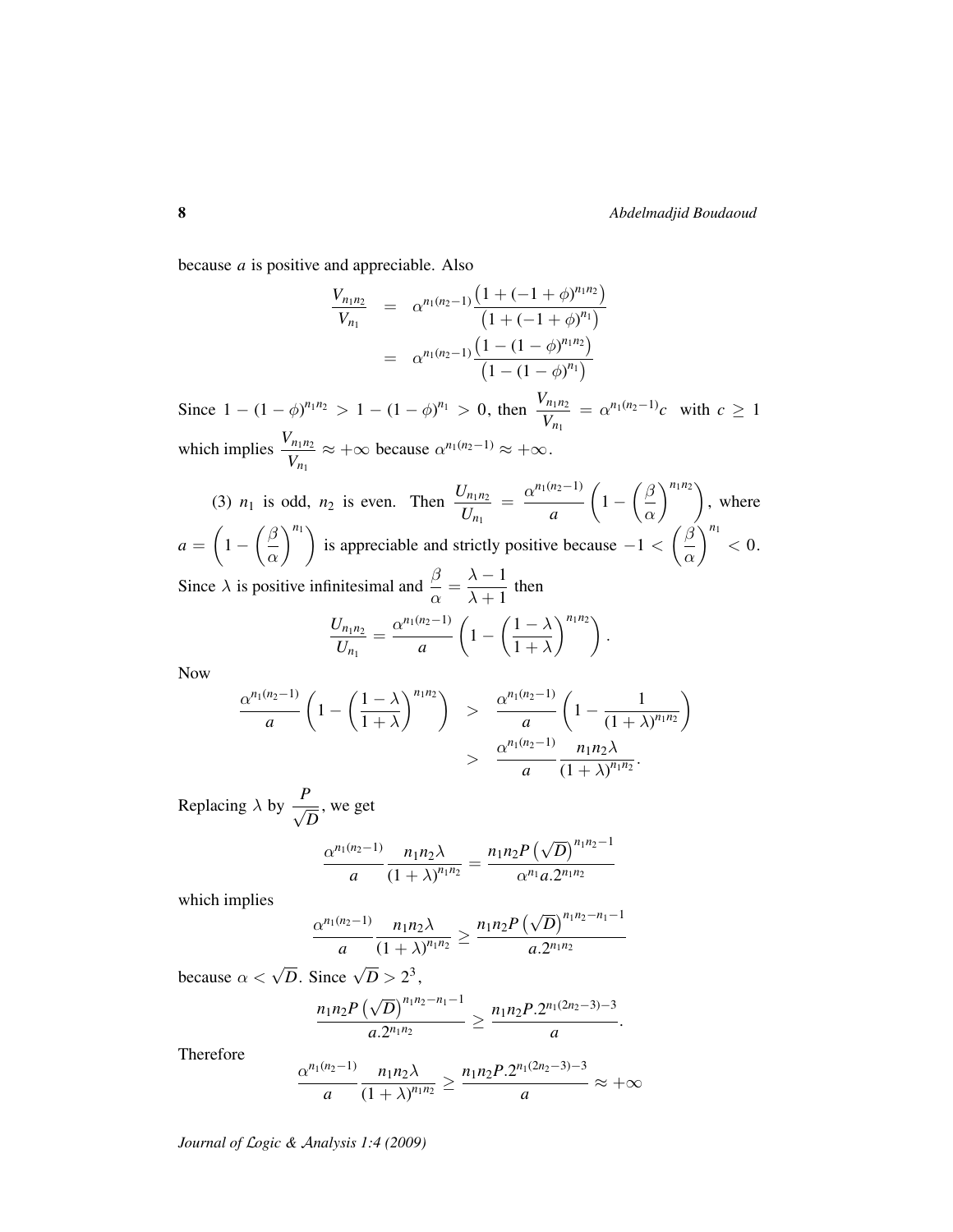*Decomposition of terms in Lucas sequences* 9

and then 
$$
\frac{U_{n_1 n_2}}{U_{n_1}} \approx +\infty
$$
.

Concerning  $\frac{V_{n_1 n_2}}{V}$  $V_{n_1}$ , we have  $\frac{V_{n_1 n_2}}{V}$  $\frac{V_{n_1 n_2}}{V_{n_1}} = \alpha^{n_1(n_2-1)} \frac{\left(1 + (1 - \phi)^{n_1 n_2}\right)}{\left(1 - (1 - \phi)^{n_1}\right)}$  $\frac{(1 + (1 - \varphi)^n)}{(1 - (1 - \varphi)^{n_1})}$ . The facts that 1 +  $(1 - \phi)^{n_1 n_2}$  is appreciable,  $1 - (1 - \phi)^{n_1} \in ]0, 1[$  and  $\alpha^{n_1(n_2-1)} \approx +\infty$  lead to  $\frac{V_{n_1 n_2}}{V_{n_1 n_2}}$  $\frac{n_1 n_2}{V_{n_1}} \approx$  $+\infty$ .

(C)  $\frac{\beta}{ }$  $\frac{\beta}{\alpha}$   $\not\approx$   $\pm 1$ . The fact that  $\frac{U_{n_1 n_2}}{U_{n_1}}$  $\frac{U_{n_1 n_2}}{U_{n_1}} = \alpha^{n_1(n_2-1)}a, \frac{V_{n_1 n_2}}{V_{n_1}}$  $\frac{(n_1 n_2)}{V_{n_1}} = \alpha^{n_1(n_2 - 1)} b$ , where  $\alpha^{n_1(n_2-1)} \approx +\infty$ , *a* and *b* are appreciable and positive mean that  $\frac{U_{n_1 n_2}}{U_{n_1 n_2}}$  $\frac{U_{n_1 n_2}}{U_{n_1}} \approx +\infty$ and  $\frac{V_{n_1 n_2}}{V}$  $\frac{n_1 n_2}{V_{n_1}} \approx +\infty$  which finishes the proof.  $\Box$ 

<span id="page-8-0"></span>**Lemma 2.5** For every  $i \geq 2$ ,  $|U_i| < |U_{i+1}|$  &  $|V_i| < |V_{i+1}|$ .

**Proof** Let  $i \geq 2$ . We have three cases.

(A)  $\frac{\beta}{ }$  $\frac{\beta}{\alpha} = 1 - \phi$ . By Lemma [2.2,](#page-0-0)  $\lambda \approx +\infty$  and then  $\alpha \approx +\infty$ . Now  $\frac{U_{i+1}}{U_i}$  $\frac{U_{i+1}}{U_i}$  =  $\alpha^{i+1} - \beta^{i+1}$  $\frac{\beta}{\alpha^i-\beta^i}=\alpha$  $(1 - r^{i+1})$  $\frac{(1 - r^{i+1})}{(1 - r^i)}$ , where  $r = \frac{\beta}{\alpha}$  $\frac{\mu}{\alpha} = 1 - \phi$ . Since  $1 - r^{i+1} > 1 - r^i > 0$  and  $\alpha \approx +\infty$ , then  $\frac{U_{i+1}}{U_i}$ *Ui*  $> 1$ . Also we have  $\frac{V_{i+1}}{V_i}$  $\frac{i+1}{V_i} = \alpha$  $(1 + r^{i+1})$  $\frac{1}{(1+r^i)}$ . Since  $(1 + r^{i+1})$  $\frac{1}{(1+r^i)}$  is appreciable and  $\alpha \approx +\infty$ , then  $\frac{V_{i+1}}{V_i}$ *Vi*  $\approx +\infty$ . That is,  $\frac{V_{i+1}}{V_i}$  $\frac{i+1}{V_i} > 1.$ 

(B)  $\stackrel{\beta}{\equiv}$  $\frac{\partial}{\partial \alpha} = -1 + \phi$ . By Lemma [2.2,](#page-0-0)  $\lambda$  is positive infinitesimal. Since *P* is supposed positive and  $\lambda$  is positive infinitesimal, we directly get  $Q \approx -\infty$ . Therefore, from  $Q < 0$ , we obtain  $0 < U_2 < U_3 < U_4 < \dots$ . Similarly,  $0 < V_2 < V_3 < V_4 < \dots$ .

(C)  $\frac{\beta}{\phantom{\big|}}$  $\frac{\alpha}{\alpha} \not\approx \pm 1$ . According to Lemma [2.2,](#page-0-0)  $\lambda$  is appreciable and strictly positive. *Ui*+<sup>1</sup>  $\frac{U_{i+1}}{U_i} = \alpha$  $(1 - r^{i+1})$  $\frac{(1 - r^{i+1})}{(1 - r^i)}$  with  $r = \frac{\beta}{\alpha}$  $\frac{\beta}{\alpha} = \frac{\lambda - 1}{\lambda + 1}$  $\frac{\lambda}{\lambda+1}$ , where  $\lambda$  is different from 1 because otherwise  $Q = 0$ . We divide the rest of the proof into the following cases.

(1)  $\lambda \in [0, 1[$ . Then  $0 < \frac{P}{\sqrt{P}}$  $\sqrt{P^2-4Q}$  $< 1$  and consequently  $Q < 0$ . Hence, as in the case B) of this lemma, we have  $0 < U_2 < U_3 < U_4 < \dots$  and  $0 < V_2 < V_3 <$  $V_4 < ...$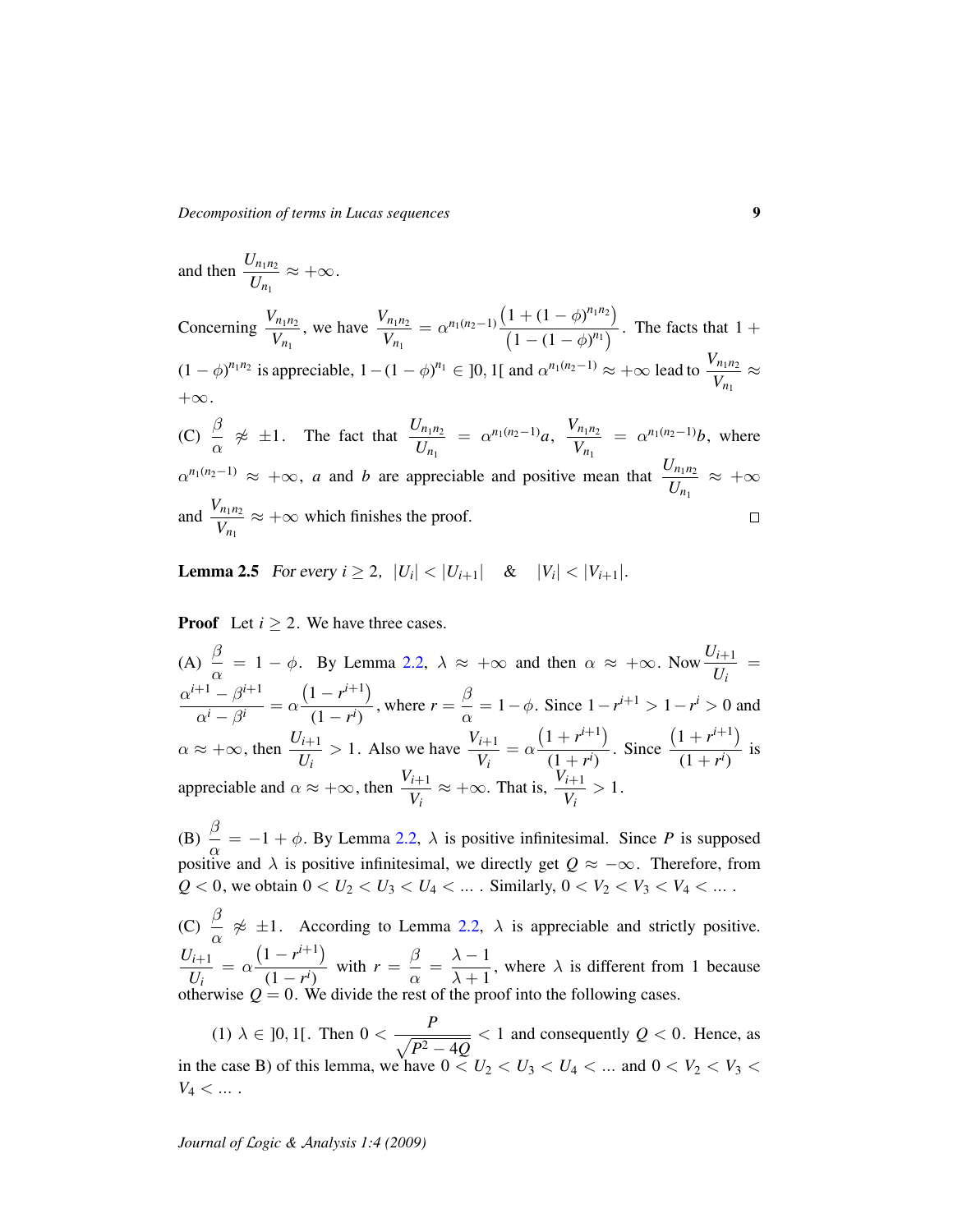(2)  $\lambda > 1$ . Then *r* is appreciable and positive and  $r < 1$ . Since  $\frac{U_{i+1}}{I_i}$  $\frac{U_{i+1}}{U_i}$  = α  $(1 - r^{i+1})$  $\frac{(1 - r^{i+1})}{(1 - r^i)}$  and  $1 - r^{i+1} > 1 - r^i > 0$ , then  $\frac{U_{i+1}}{U_i}$ *Ui*  $> \alpha > 1$ . Concerning  $\frac{V_{i+1}}{V_i}$  $\frac{i+1}{V_i}$ , the fact that  $\lambda = \frac{P}{\sqrt{2}}$  $\sqrt{P^2-4Q}$  $> 1$  implies  $Q > 0$  and consequently  $P \ge 3$  because  $D = P^2 - 4Q > 0$ . Then  $\alpha \ge 2$  and  $\beta > 0$  because  $\beta = \frac{P - \sqrt{P^2 - 4Q}}{P}$  $\frac{12}{2}$ . Therefore,  $\alpha^i(\alpha - 1) > \beta^i(1 - \beta)$ .

Indeed, if  $0 < \beta \le 1$ , then  $\beta^i \le 1$  and  $0 \le 1 - \beta < 1$  which implies  $0 \le \beta^i (1 - \beta) <$ 1. Moreover,  $\alpha^i$  ( $\alpha$  – 1)  $\geq$  1. Hence

$$
\alpha^i(\alpha - 1) > \beta^i(1 - \beta)
$$

which is evidently verified when  $\beta > 1$ . Therefore  $\alpha^{i+1} + \beta^{i+1} > \alpha^i + \beta^i$ ; i.e.  $V_{i+1} > V_i$  and the proof is complete.  $\Box$ 

<span id="page-9-1"></span>**Lemma 2.6** If  $(P, Q)$  is not standard then  $\frac{|V_2|}{|V_1|}$  $\frac{|V_2|}{|V_1|} \approx +\infty.$ 

Proof We have two cases.

(A)  $P \approx +\infty$ . We divide the proof of A) further into the following cases.

(1)  $Q$  standard. Then  $\frac{V_2}{V_1}$  $\frac{V_2}{V_1} = \frac{P^2 - 2Q}{P}$  $\frac{2z}{P} \approx +\infty.$ (2)  $Q \approx -\infty$ . Then  $\frac{V_2}{V_1}$  $\frac{V_2}{V_1} = \frac{P^2 - 2Q}{P}$  $\frac{2z}{P} \approx +\infty.$ 

(3)  $Q \approx +\infty$ . Suppose that  $\frac{V_2}{V_1}$ *V*1  $=$  *l* with *l* being limited. Then  $\frac{P^2 - 2Q}{P}$  $\frac{2Q}{P} = l > 0$  $(P^2 - 2Q > 0$  because  $D > 0$ ). Hence  $P^2 - Pl = 2Q$  which implies  $Q = \frac{1}{2}$ 2  $(P^2 - Pl)$ . Then

$$
D = P2 - 4Q = P2 - 2(P2 - Pl) = -P2 + 2Pl
$$

which means that  $D < 0$  and this is a contradiction. Then  $\frac{V_2}{V_1}$  $\frac{V_2}{V_1} \approx +\infty.$ 

(B) *P* standard. In this case  $Q \approx -\infty$  and we show easily that  $\frac{V_2}{V_1}$  $\frac{V_2}{V_1} \approx +\infty$ . This finishes the proof.  $\Box$ 

<span id="page-9-0"></span>Lemma 2.7 *n* may be written according to one and only one of the following forms.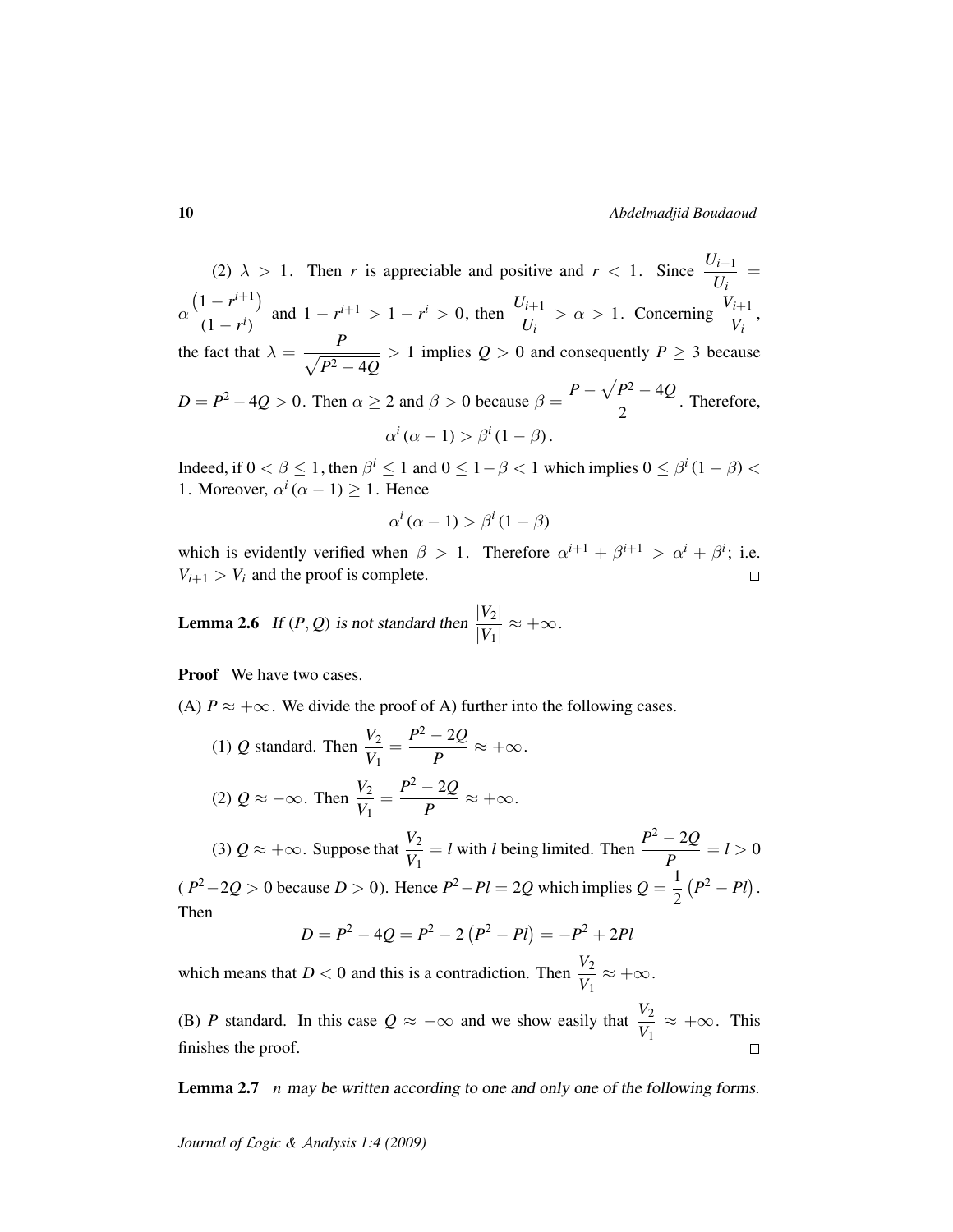- (i)  $n = p \approx +\infty$  is a prime.
- (ii)  $n = 2<sup>s</sup>p$ , where  $s \ge 1$  is a limited and  $p \approx +\infty$  is a prime.
- (iii)  $n = n_1 n_2$  where one of  $n_1, n_2$  is odd greater than or equal to 3, the other is unlimited.
- (iv)  $n = 2^{\omega+1}$  with  $\omega \approx +\infty$ .

**Proof** It is well-known that *n* must be written uniquely as  $t_1^{\alpha_1} t_2^{\alpha_2} ... t_r^{\alpha_r}$ , where  $2 \leq$  $t_1 < t_2 < ... < t_r$  are prime numbers,  $\alpha_i \geq 1$  ( $i = 1, 2, ..., r$ ). Two cases arise.

(1)  $r = 1$ . Either  $t_1 = 2$ , in which case *n* is of the fourth form, or  $t_1 > 2$  which implies that *n* is of the first form if  $\alpha_1 = 1$  because in this case  $n = t_1$ , otherwise ( $\alpha_1 > 1$ ),  $n = t_1^{a_1} = t_1 t_1^{a_1-1}$  which shows that *n* is of the third form because the quantities  $t_1$ and  $t_1^{\alpha_1-1}$  are both odd and obviously at least one of them is unlimited.

(2)  $r > 1$ . Here two subcases arise.

a)  $t_1 = 2$ .

If  $\alpha_1$  is limited, then we divide the proof into two further cases.

(a1)  $\alpha_2 = 1$ . If  $r = 2$ , then  $n = 2^{\alpha_1} t_2$  which shows that  $t_2$  is unlimited and consequently *n* is of the second form, otherwise (i.e.  $r > 2$ ) the fact that  $n = 2^{\alpha_1} t_2 t_3^{\alpha_3} ... t_r^{\alpha_r}$  where  $t_2$  is odd and  $2^{\alpha_1} t_3^{\alpha_3} ... t_r^{\alpha_r} \approx +\infty$  because  $2^{\alpha_1} t_3^{\alpha_3} ... t_r^{\alpha_r} > t_2$ and the product  $t_2 \cdot 2^{\alpha_1} t_3^{\alpha_3} \cdots t_r^{\alpha_r} = n \approx +\infty$ , shows that *n* is of the third form.

(a2)  $\alpha_2 > 1$ . In this case *n* is of the third form because  $n = 2^{\alpha_1} t_2^{\alpha_2} t_3^{\alpha_3} ... t_r^{\alpha_r} =$  $t_2 \cdot 2^{\alpha_1} t_2^{\alpha_2-1} t_3^{\alpha_3} ... t_r^{\alpha_r}$  where  $t_2$  is odd and by the same reasoning as (a1) above,  $r > 2$  )  $2^{\alpha_1} t_2^{\alpha_2-1} t_3^{\alpha_3} ... t_r^{\alpha_r} \approx +\infty.$ 

If  $\alpha_1$  is unlimited, then the fact that  $n = 2^{\alpha_1} t_2^{\alpha_2} t_3^{\alpha_3} ... t_r^{\alpha_r} = t_2 \cdot 2^{\alpha_1} t_2^{\alpha_2 - 1} t_3^{\alpha_3} ... t_r^{\alpha_r}$ , where *t*<sub>2</sub> is odd and  $2^{\alpha_1}t_2^{\alpha_2-1}t_3^{\alpha_3}...t_r^{\alpha_r} \approx +\infty$  permits us to conclude that *n* is of the third form.

(b)  $t_1 > 2$ . Here also, using the same reasoning as above and the fact that  $n = t_1^{\alpha_1} t_2^{\alpha_2} ... t_r^{\alpha_r} = t_1 t_1^{\alpha_1 - 1} t_2^{\alpha_2} ... t_r^{\alpha_r} \approx +\infty$ , we conclude that *n* is of the third form.

We now prove that *n* cannot be written simultaneously according to two of the above indicated forms. Indeed, we prove this for the second and the third form (the other cases are trivial). Suppose that  $n = 2<sup>s</sup>p$  where  $s \ge 1$  is a limited and  $p \approx +\infty$  is a prime and also  $n = n_1 n_2$ , where for example  $n_1$  is odd greater than or equal to 3 and  $n_2$  is unlimited. Since the decomposition of *n* in prime factors is unique, then  $n_1 = p$ ,  $n_2 = 2^s$  which is contradictory because  $n_2$  is unlimited and cannot be equal to  $2^s$ .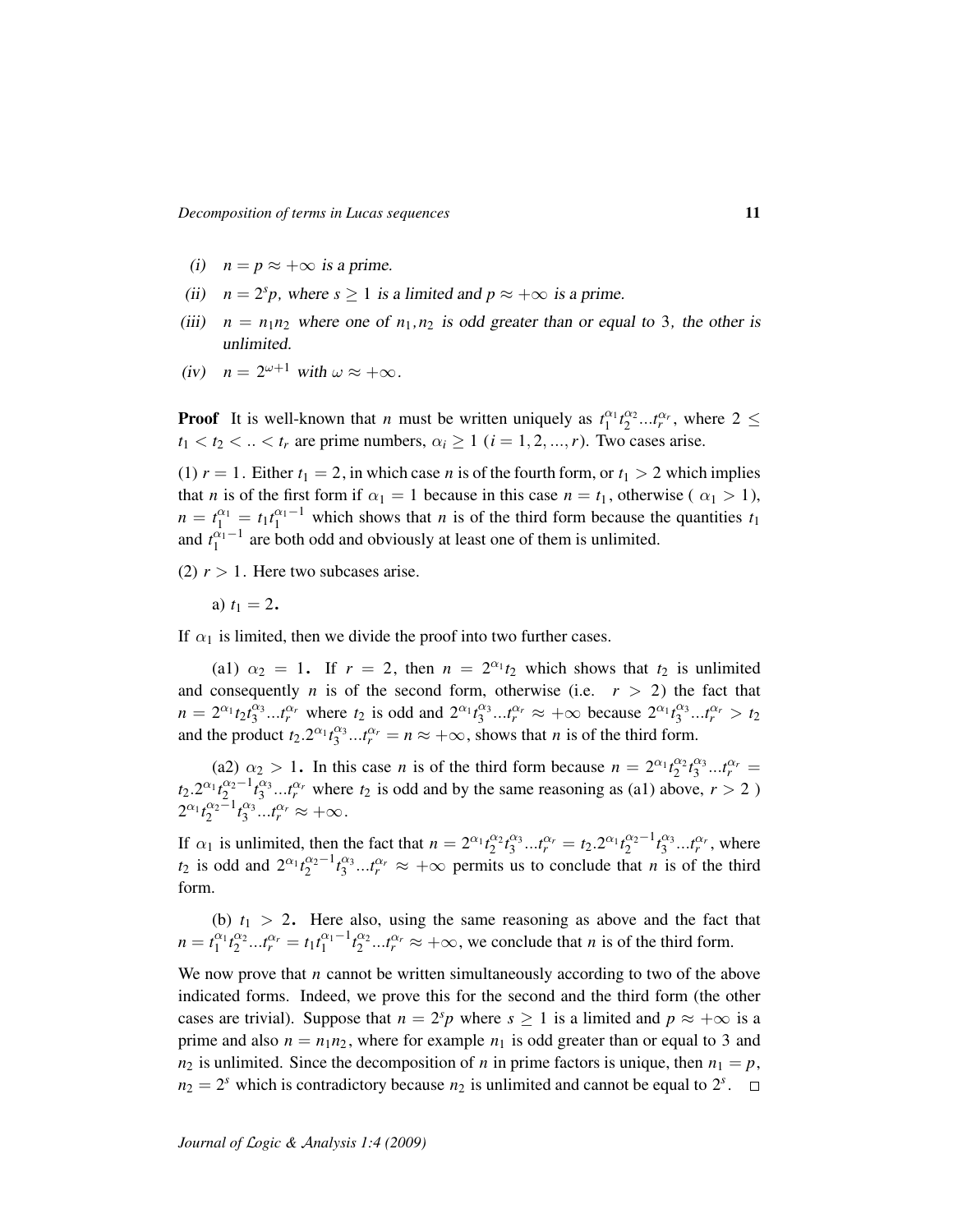### 3 Proof of Theorem [2.1.](#page-2-1)

### 3.1 Proof for  $U_n$ .

We consider the following two subcases.

(I) *n* is a prime. By [\(1–5\)](#page-1-2),  $U_n = \left(\frac{D}{n}\right)$ *n*  $\int$  *mod* (*n*). Then  $U_n = u + kn$ , where  $u \in \{-1, 0, +1\}$ . Since  $|U_n|$  is, according to Lemma [2.3,](#page-3-0) of the form  $\omega n$  with  $\omega$  is an unlimited real number, the integer *k* must be unlimited. Consequently the proof is finished for this case.

(II) *n* is a composite i.e.  $n = n_1 n_2$ , where  $n_1 \ge n_2 > 1$ . By [\(1–6\)](#page-1-3),  $U_n = CU_{n_1}$ , where *C* is an integer which is, according to Lemma [2.4,](#page-6-1) unlimited. On the other hand since  $n_1 \approx +\infty$ , then by Lemma [2.5,](#page-8-0)  $U_{n_1}$  is unlimited. Thus the proof is finished for  $U_n$ .

#### 3.2 Proof for*V<sup>n</sup>*

By Lemma [2.7,](#page-9-0) we need to consider the following four cases.

(I)  $n = p \approx +\infty$  is a prime. We have two subcases to consider.

(a) *P* limited. By [\(1–5\)](#page-1-2),  $V_p = P \text{ mod}(p)$ ; i.e.  $V_p = P + kp$ . Since *P* is limited, *k* must be, according to Lemma [2.3,](#page-3-0) unlimited.

(b) *P* unlimited. According to [\(1–6\)](#page-1-3),  $V_1 | V_p$ ; i.e  $V_p = V_1 N$ . By Lemma [2.5,](#page-8-0) we have

 $|V_2| < |V_3| < ... < |V_n| < ...$ 

By Lemma [2.6,](#page-9-1)  $\frac{|V_2|}{|V_1|}$  $|V_1|$  $\approx +\infty$  which implies from  $\frac{|V_2|}{|V_1|}$  $\frac{|V_2|}{|V_1|} < \frac{|V_p|}{|V_1|}$  $\frac{|V_p|}{|V_1|}$  that  $\frac{|V_p|}{|V_1|}$  $\frac{|V_p|}{|V_1|} \approx +\infty$  and then *N* is unlimited. Thus the proof is finished for this case because  $V_1 = P$  and  $|P| \approx +\infty$ .

(II)  $n = 2<sup>s</sup>p$ , where  $s \ge 1$  is a limited and  $p \approx +\infty$  is a prime.

(a) *P* and *Q* are both limited. For  $s \ge 1$  define the formula

 $A(s) \equiv$  "For *n* of the form  $2^{s}p$ ,  $V_n$  may be written as  $g_1 + g_2p$  where  $g_1$  (resp.  $g_2$ ) is a limited (resp. is an unlimited) integer".

We have  $A(1)$ . Indeed, let  $n = 2p$ ; by  $(1-4)$ 

$$
V_n = V_{2p} = (V_p)^2 - 2Q^p.
$$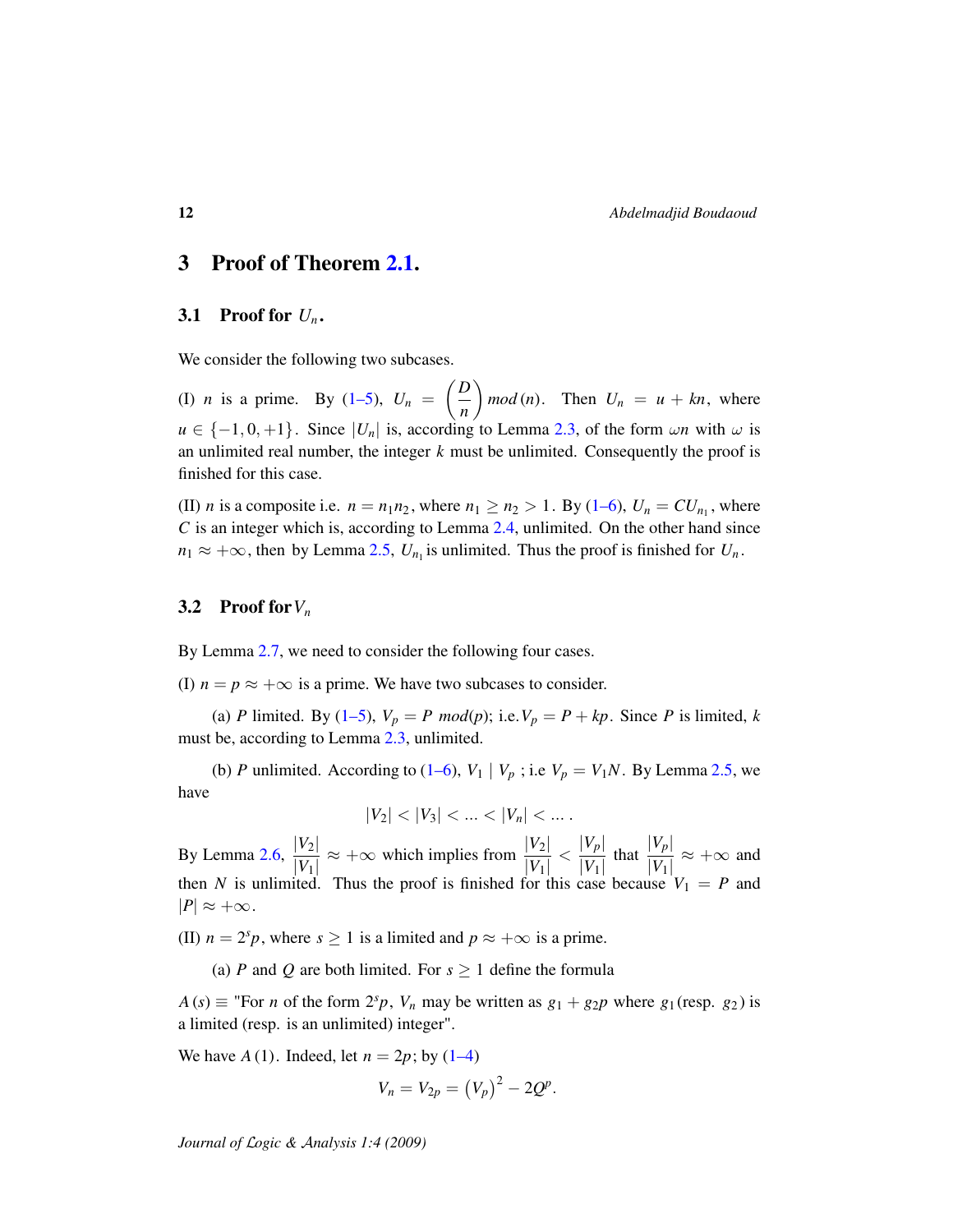*Decomposition of terms in Lucas sequences* 13

Applying [\(1–5\)](#page-1-2) and [\(1–8\)](#page-2-2) yields  $V_{2p} = (P + kp)^2 - 2(Q + lp)$ . Hence  $V_n$  =  $V_{2p} = P^2 + 2Pkp + k^2p^2 - 2Q - 2lp$  $= P^2 - 2Q + (2Pk + k^2p - 2l) p.$ 

If  $g_1 = P^2 - 2Q$  and  $g_2 = 2Pk + k^2p - 2l$ , then  $g_1$  is limited and, according to Lemma [2.3,](#page-3-0)  $g_2$  is unlimited. Consequently,  $A(1)$ .

Suppose *A* (*s*) for  $s \ge 1$  a limited integer and prove *A* ( $s + 1$ ). Indeed, by [\(1–4\)](#page-1-4)

$$
V_{2^{s+1}p} = V_{2(2^s p)} = (V_{2^s p})^2 - 2Q^{2^s p}
$$

.

From  $A(s)$  (resp. [\(1–8\)](#page-2-2)) we have  $V_{2<sup>s</sup>p} = g_1 + g_2p$ , where  $g_1$  is limited and  $g_2$  is unlimited (resp.  $Q^{2^s p} = (Q^{2^s})^p = Q^{2^s} + fp$  with *f* an integer). Replacing by these values, we get

$$
V_{2^{s+1}p} = (V_{2^{s}p})^2 - 2Q^{2^{s}p}
$$
  
=  $(g_1 + g_2p)^2 - 2(Q^{2^{s}} + fp)$   
=  $g_1^2 - 2Q^{2^{s}} + \bar{f}p$ ,

where  $\bar{f} = 2g_1g_2 + g_2^2p - 2f$ . Since  $g_1$ ,  $Q$  and *s* are limited, then  $g_1^2 - 2Q^{2^s}$  is limited; the integer  $\bar{f}$ , according to Lemma [2.3,](#page-3-0) must be unlimited. Consequently,  $A(s + 1)$ . Then by  $(1-9)$ ,

$$
\forall^{st} s \geq 1 \quad A(s).
$$

(b) *P* or *Q* is unlimited. By [\(1–6\)](#page-1-3),  $V_{2}$ <sup>*s*</sup> $|V_{2}$ <sup>*s*</sup>*p*, i.e.  $V_{2}$ <sup>*s*</sup>*p* =  $V_{2}$ <sup>*s*</sup>*c* with *c* being an integer. By Lemma [2.4,](#page-6-1) *c* is unlimited. By Lemma [2.6,](#page-9-1)  $|V_2| \approx +\infty$  and by Lemma [2.5,](#page-8-0)  $|V_2|$  <  $|V_3|$  <  $|V_4|$  < ... Hence  $V_{2^s}$  is unlimited. This completes the proof for this case.

(III)  $n = n_1 n_2$ , where one of  $n_1$ ,  $n_2$  is odd greater than or equal to 3, the other is unlimited.

Suppose  $n_1 \geq 3$  is odd and  $n_2 \approx +\infty$ . Then

$$
V_{n_1n_2}=V_{n_2}C,
$$

where by  $(1-6)$  *C* is an integer which is, according to Lemma [2.4](#page-6-1)., unlimited. Since  $n_2 \approx +\infty$ , then by Lemma [2.5](#page-8-0)  $V_{n_2}$  is unlimited. This finishes the proof for this case.

(IV)  $n = 2^{\omega+1}$  with  $\omega \approx +\infty$ .

(a) Q is even 
$$
(Q = 2t, t \in \mathbb{Z}^*)
$$
. By (1–4), we have  

$$
V_n = V_{2^{\omega+1}} = V_{2,2^{\omega}} = V_{2^{\omega}}^2 - 2Q^{2^{\omega}}.
$$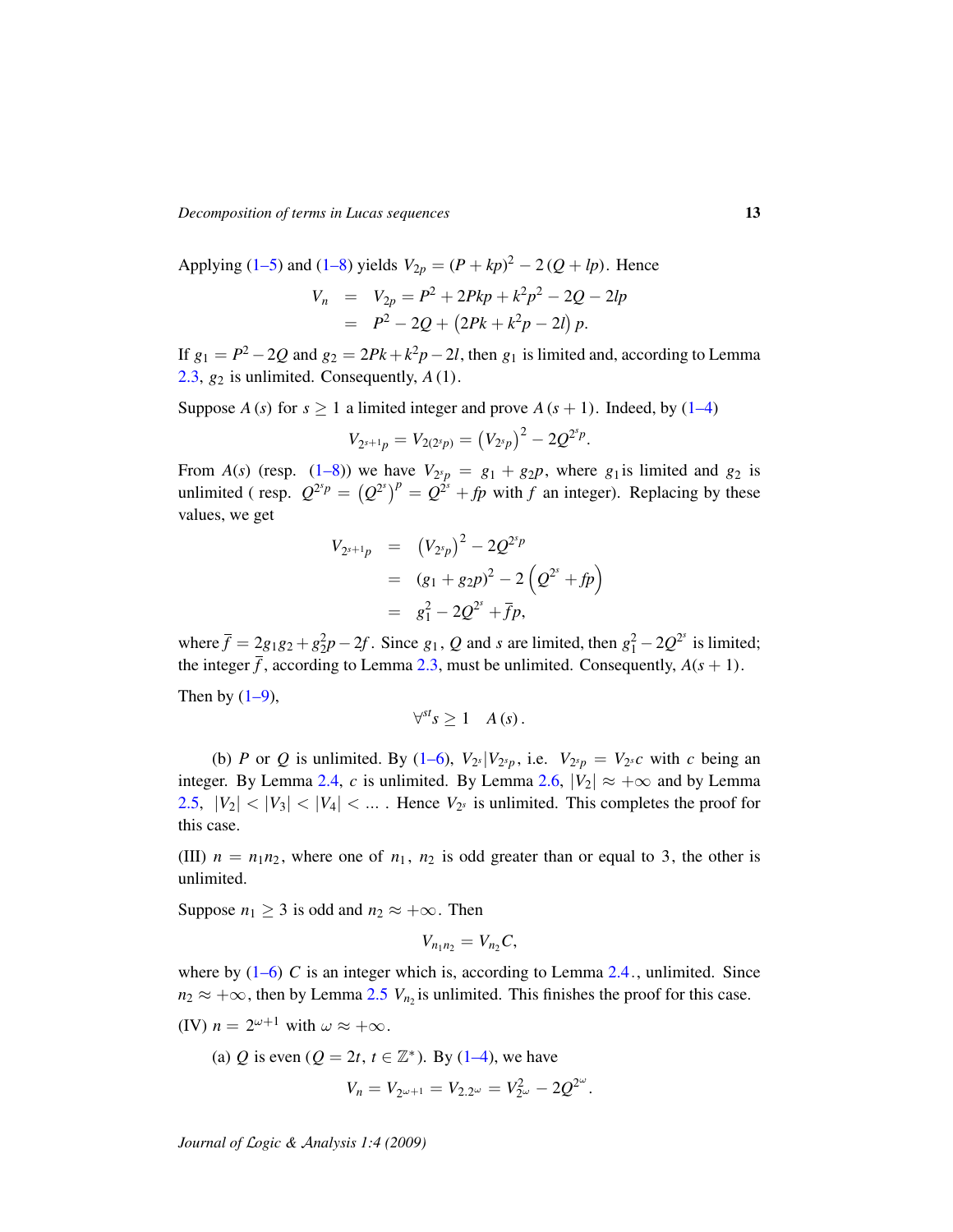Applying the fact that  $2^{\omega} = 2.2^{\omega - 1}$  and [\(1–4\)](#page-1-4) yield

$$
V_{2^{\omega}}=V_{2.2^{\omega-1}}=V_{2^{\omega-1}}^2-2Q^{2^{\omega-1}}
$$

which, when substituted in  $V_n = V_{2^{\omega}}^2 - 2Q^{2^{\omega}}$ , gives

(3-1) 
$$
V_n = V_{2^{\omega+1}} = (V_{2^{\omega-1}}^2 - 2Q^{2^{\omega-1}})^2 - 2Q^{2^{\omega}} = (V_{2^{\omega-1}})^4 \mod (Q^{2^{\omega-1}}).
$$

Similarly, the fact that  $V_{2\omega-1} = V_{2,2\omega-2}$  and [\(1–4\)](#page-1-4) give

(3-2) 
$$
V_n = V_{2^{\omega+1}} = (V_{2^{\omega-2}})^8 \mod (Q^{2^{\omega-2}})
$$

and so on.

Let  $f \approx +\infty$  be an integer such that  $\omega - f \approx +\infty$ . The previous process permits to write

(3-3) 
$$
V_n = V_{2^{\omega+1}} = (V_{2^{\omega-f}})^{2^{f+1}} \mod (Q^{2^{\omega-f}}),
$$

where  $V_{2\omega-f}$  is unlimited.

Now, if  $V_{2\omega-f}$  is even then  $V_{2\omega+1} = 2^{\gamma}t$ , where  $\gamma = \min(2^{f+1}, 2^{\omega-f}) \approx +\infty$  and t is an integer. This shows that

$$
V_n = V_{2^{\omega+1}} = 2^{\gamma_1} 2^{\gamma_2} t,
$$

where  $\gamma_1$  and  $\gamma_2$  are two unlimited integers satisfying  $\gamma_1 + \gamma_2 = \gamma$ . Otherwise (i.e.  $V_{2\omega-f}$  is odd), we have

$$
V_n - 1 = \left[ \left( V_{2^{\omega-f}} \right)^{2^{f+1}} - 1 \right] + kQ^{2^{\omega-f}}.
$$

Since  $(V_{2\omega-f})^{2^{f+1}} - 1$  is a difference between squares, then

$$
V_n - 1 = \left[ \left( V_{2^{\omega-f}} \right)^{2^f} - 1 \right] \left[ \left( V_{2^{\omega-f}} \right)^{2^f} + 1 \right] + k Q^{2^{\omega-f}}.
$$

By the same reasoning about the difference  $(V_{2^{\omega-f}})^{2^f} - 1$ 

$$
V_n - 1 = \left[ \left( V_{2^{\omega-f}} \right)^{2^{f-1}} - 1 \right] \left[ \left( V_{2^{\omega-f}} \right)^{2^{f-1}} + 1 \right] \left[ \left( V_{2^{\omega-f}} \right)^{2^f} + 1 \right] + kQ^{2^{\omega-f}}
$$

and so on. Thus we can write  $V_n - 1$  as

$$
V_n - 1 = \left[ \left( V_{2^{\omega-f}} \right)^{2^{f-t}} - 1 \right] \left[ \left( V_{2^{\omega-f}} \right)^{2^{f-t}} + 1 \right] \left[ \left( V_{2^{\omega-f}} \right)^{2^{f-(t-1)}} + 1 \right] + \dots + \left[ \left( V_{2^{\omega-f}} \right)^{2^{f-1}} + 1 \right] \left[ \left( V_{2^{\omega-f}} \right)^{2^f} + 1 \right] + kQ^{2^{\omega-f}},
$$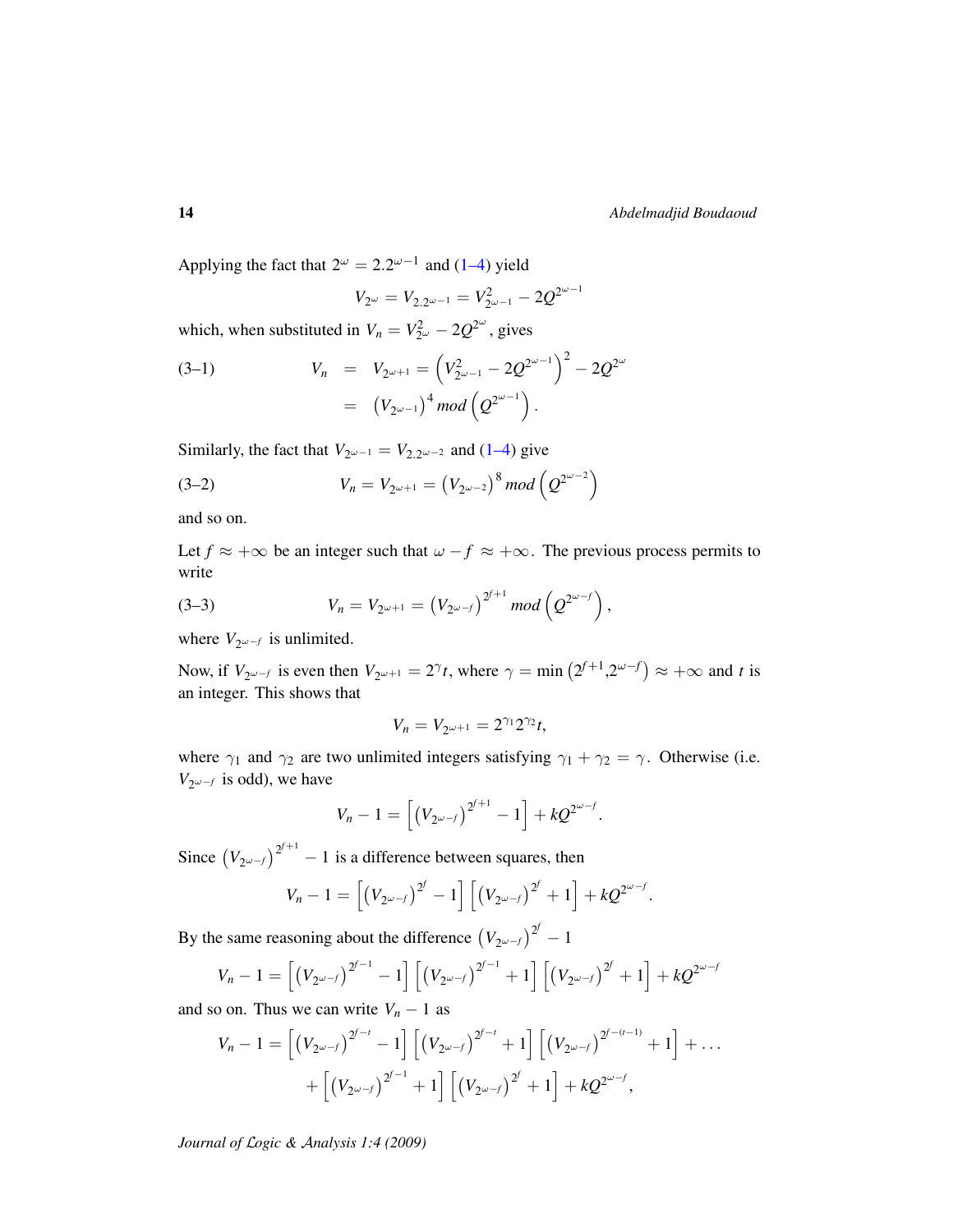where *t* is an integer satisfying  $1 \le t < f$ . Now choose  $t_0 \approx +\infty$  such that  $t_0 < f$ and  $t_0 + 2 < 2^{\omega-f}$ . This is possible because, from the fact that min  $(f, 2^{\omega-f}) \approx$  $+\infty$ , we can choose an integer  $s \approx +\infty$  such that  $s \leq \min(f, 2^{\omega-f})$  and take thereafter  $t_0 = s - 3$ . Since  $Q^{2\omega - f}$  contains the factor  $2^{2\omega - f}$  and the product  $\left[ (V_{2^{\omega-f}})^{2^{f-t_0}} - 1 \right] \prod_0^{t_0}$ *i*=0  $\left[ (V_{2^{\omega-f}})^{2^{f-i}} + 1 \right]$  contains  $2^k$  with  $k \ge t_0 + 2$ , then  $V_n - 1 = 2^{t_0 + 2} N$ ,

where *N* is an integer. Therefore

$$
V_n - 1 = V_{2^{\omega+1}} - 1 = 2^{t_1} 2^{t_2} N,
$$

where  $t_1$  and  $t_2$  are two unlimited integers satisfying  $t_1 + t_2 = t_0 + 2$ .

(b) Q is odd 
$$
(Q = 2t + 1, t \in \mathbb{Z})
$$
. We put  $n_o = 2^{\omega}$ . If  $Q = \pm 1$ , then by (1-4)  

$$
V_n = V_{2n_0} = (V_{n_0})^2 - 2Q^{n_0}
$$

$$
= (V_{n_0})^2 - 2
$$

because  $n_0$  is even.  $V_{n_0}$  is, by Lemma [2.3,](#page-3-0) unlimited. Otherwise (i.e.  $Q \neq \pm 1$ ) we divide the proof into the following cases.

(1) *P* is even. By [\(1–3\)](#page-1-5) and the induction, we show easily that each  $V_l$  ( $l \ge 0$ ) is even. Moreover  $V_2 \neq 2$ , because otherwise  $P^2 - 2Q = 2$  which implies  $D =$ *P*<sup>2</sup> − 4*Q* = 2 − 2*Q*. The fact that *D* > 0 implies that 2 − 2*Q* > 0 i.e. *Q* < 0 (because  $Q \in \mathbb{Z}^*$ ) and this contradicts  $P^2 - 2Q = 2$ . In the same way  $V_2 \neq -2$ .

Now, we prove that  $V_n - 2$  is the product of two unlimited integers. Indeed, by  $(1-4)$ 

$$
V_n = V_{2^{\omega+1}} = V_{2n_0} = V_{n_0}^2 - 2Q^{n_0}.
$$

Then

$$
V_n - 2 = V_{n_0}^2 - 4 - 2Q^{n_0} + 2
$$
  
=  $(V_{n_0} - 2) (V_{n_0} + 2) - 2 (Q^{n_0} - 1)$ 

which implies

$$
(3-4) \qquad V_n - 2 = (V_{n_0} - 2) (V_{n_0} + 2) - 2 (Q^{n_0/2} - 1) (Q^{n_0/2} + 1).
$$

Because  $n_0$  is divisible by 2, then applying [\(1–4\)](#page-1-4) shows that  $V_{n_0}$  – 2 can be written as

<span id="page-14-0"></span>
$$
V_{n_0}-2=V_{2(n_0/2)}-2=V_{(n_0/2)}^2-4-2\left(Q^{n_0/2}-1\right)
$$

which, when substituted in  $(3-4)$ , gives

$$
V_n - 2 = \left[ V_{(n_0/2)}^2 - 4 - 2 \left( Q^{n_0/2} - 1 \right) \right] \left( V_{n_0} + 2 \right) - 2 \left( Q^{n_0/2} - 1 \right) \left( Q^{n_0/2} + 1 \right).
$$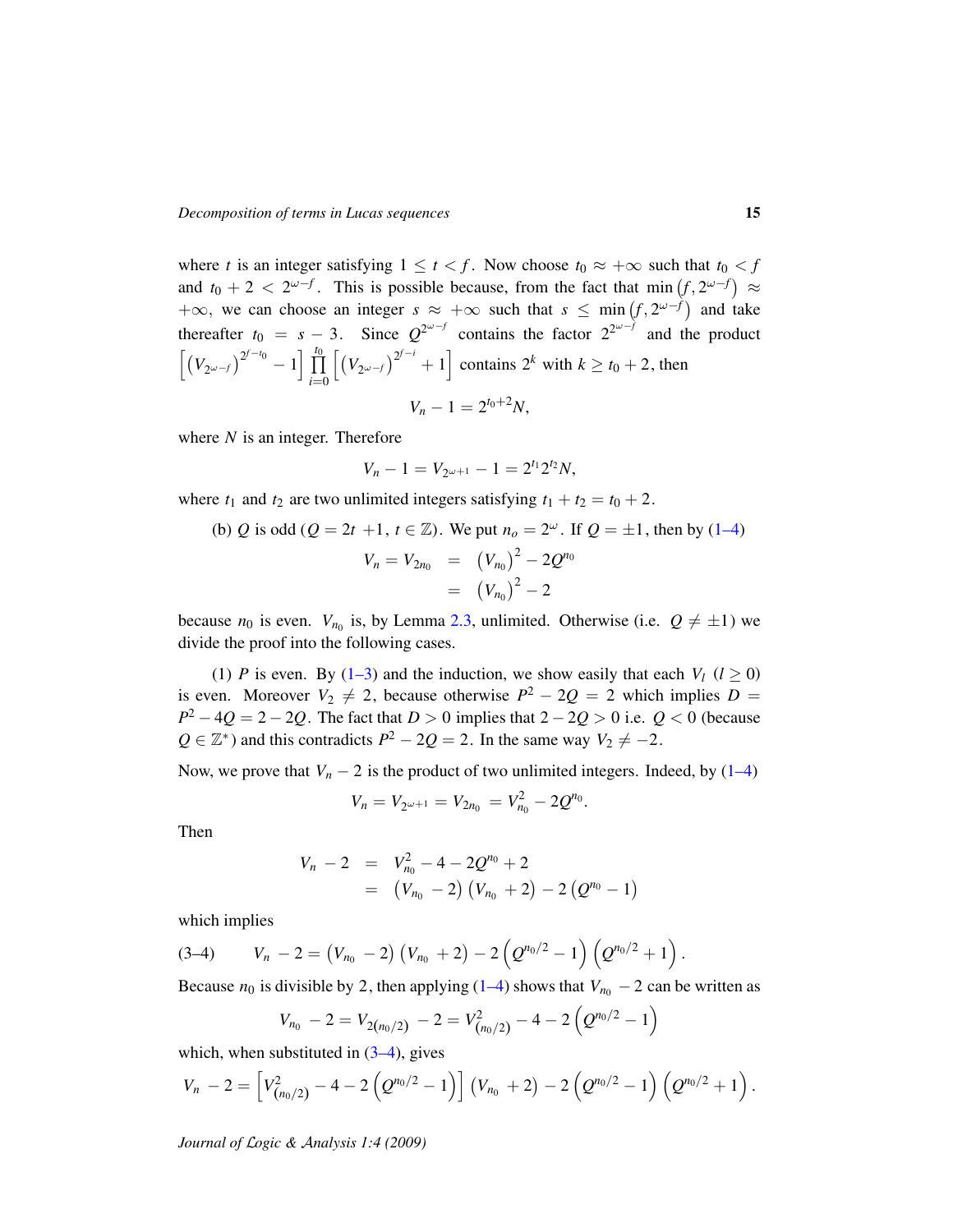Hence,

<span id="page-15-0"></span>
$$
V_n - 2 = \left( V_{(n_0/2)} - 2 \right) \left( V_{(n_0/2)} + 2 \right) \left( V_{n_0} + 2 \right) - 2 \left( Q^{n_0/4} - 1 \right) \left( Q^{n_0/4} + 1 \right) \left( V_{n_0} + 2 \right) - 2 \left( Q^{n_0/4} - 1 \right) \left( Q^{n_0/4} + 1 \right) \left( Q^{n_0/2} + 1 \right).
$$

Because  $n_0/2$  is divisible by 2, then applying [\(1–4\)](#page-1-4) shows that  $V_{n_0/2}$  – 2 can be written as

$$
V_{(n_0/2)} - 2 = V_{(n_0/4)}^2 - 2Q^{n_0/4} - 4 + 2
$$
  
= 
$$
\left(V_{(n_0/4)}^2 - 4\right) - 2\left(Q^{n_0/4} - 1\right)
$$

which, when substituted in  $(3-5)$ , gives

$$
V_{2n_0} - 2 = \left(V_{(n_0/4)} - 2\right) \left(V_{(n_0/4)} + 2\right) \left(V_{(n_0/2)} + 2\right) \left(V_{n_0} + 2\right) - 2 \left(Q^{n_0/8} - 1\right) \left(Q^{n_0/8} + 1\right) \left(V_{(n_0/2)} + 2\right) \left(V_{n_0} + 2\right) - 2 \left(Q^{n_0/8} - 1\right) \left(Q^{n_0/8} + 1\right) \left(Q^{n_0/4} + 1\right) \left(V_{n_0} + 2\right) - 2 \left(Q^{n_0/8} - 1\right) \left(Q^{n_0/8} + 1\right) \left(Q^{n_0/4} + 1\right) \left(Q^{n_0/2} + 1\right)
$$

and so on.

So the process of applying [\(1–4\)](#page-1-4) and putting the difference between squares as a product of two factors, yields by induction

$$
V_n - 2 = V_{2n_0} - 2
$$
  
=  $(V_{n_0/2^{i-1}} - 2) (V_{n_0/2^{i-1}} + 2) ... (V_{n_0/2} + 2) (V_{n_0} + 2)$   
-2  $(Q^{n_0/2^i} - 1) (Q^{n_0/2^i} + 1) (V_{n_0/2^{i-2}} + 2) ... (V_{n_0/2} + 2) (V_{n_0} + 2)$   
-2  $(Q^{n_0/2^i} - 1) (Q^{n_0/2^i} + 1) (Q^{n_0/2^{i-1}} + 1) (V_{n_0/2^{i-3}} + 2) ... (V_{n_0} + 2)$   
-2  $(Q^{n_0/2^i} - 1) (Q^{n_0/2^i} + 1) (Q^{n_0/2^{i-1}} + 1) (Q^{n_0/2^{i-2}} + 1) (V_{n_0/2^{i-4}} + 2) ... (V_{n_0} + 2)$   
......  
-2  $(Q^{n_0/2^i} - 1) (Q^{n_0/2^i} + 1) (Q^{n_0/2^{i-1}} + 1) ... (Q^{n_0/2^2} + 1) (V_{n_0} + 2)$   
-2  $(Q^{n_0/2^i} - 1) (Q^{n_0/2^i} + 1) (Q^{n_0/2^{i-1}} + 1) ... (Q^{n_0/2^2} + 1) (Q^{n_0/2} + 1),$   
(3-7)

<span id="page-15-1"></span>where  $1 \le i \le \omega$ . In this formula, if we replace *i* by 1 we recover [\(3–4\)](#page-14-0), by 2 we recover  $(3-5)$ , etc.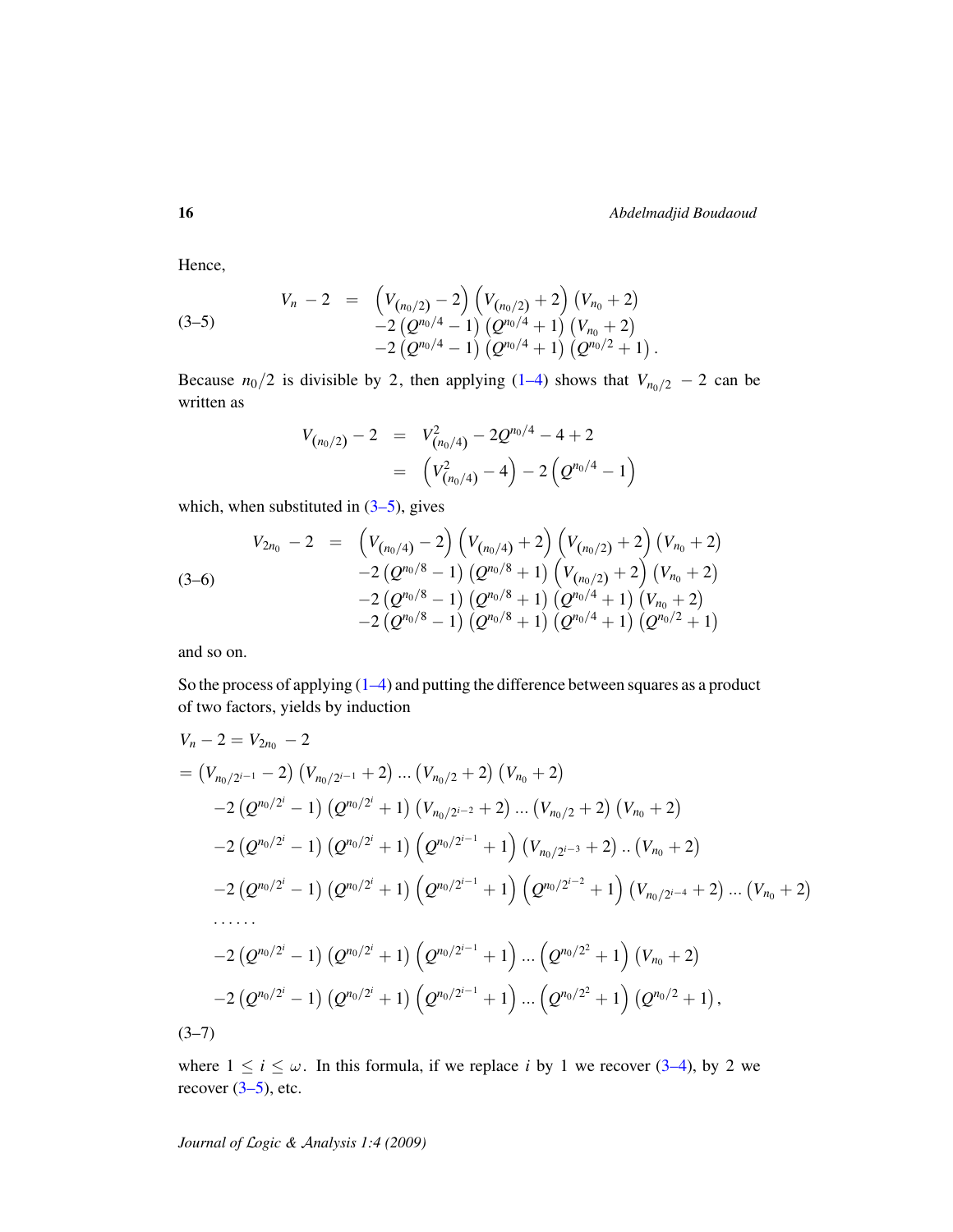We take  $i_0 \approx +\infty$  such that  $\frac{n_0}{2^{i_0}} \ge 1$ . We show that  $V_n - 2$  is of the form  $2^{i_0+1}t$ , where *t* is an integer. Indeed, each element  $V_{n_0/2^j}$  ( $0 \le j \le i_0 - 1$ ) is even and, according to Lemma [2.5,](#page-8-0) different from  $\pm 2$  giving the fact that  $V_2$  is different from these values. On the other hand *Q* is odd and different from  $\pm 1$ . Hence the formula [\(3–7\)](#page-15-1) is the sum of  $i_0 + 1$  terms, where each term is the product of  $i_0 + 1$  non-zero even integers. Therefore

$$
V_n - 2 = 2^{i_0+1}t = 2^{t_1}2^{t_2}t,
$$

where  $t_1$  and  $t_2$  are two unlimited integers satisfying  $t_1 + t_2 = i_0 + 1$  and  $t$  is an integer.

(2) *P* is odd. We prove by induction that  $V_{2^l}$  ( $l \ge 1$ ) is odd. Indeed,  $V_{2^l} =$  $P^2 - 2Q$  this shows that *V*<sub>2</sub> is odd. Now suppose that *V*<sub>2</sub>*l* is odd with  $l \ge 1$ . Then  $V_{2^{l+1}} = (V_{2^l})^2 - 2Q^{2^l}$  so  $V_{2^{l+1}}$  is also odd. On the other hand  $V_2 \neq 1$ , otherwise *P*<sup>2</sup> − 2*Q* = 1 then the fact that *D* = *P*<sup>2</sup> − 4*Q* = 1 − 2*Q* > 0 implies that *Q* < 0 and this contradicts  $P^2 - 2Q = 1$ . In the same way  $V_2 \neq -1$ .

By  $(1-4)$ 

$$
V_n = V_{2^{\omega+1}} = V_{2n_0} = V_{n_0}^2 - 2Q^{n_0}
$$

Then

<span id="page-16-0"></span>
$$
V_n + 1 = V_{n_0}^2 - 1 + 2 - 2Q^{n_0} = (V_{n_0} - 1) (V_{n_0} + 1) + 2 (1 - Q^{n_0})
$$

So

$$
(3-8) \tV_n+1=(V_{n_0}+1)(V_{n_0}-1)+2(1-Q^{n_0/2})(1+Q^{n_0/2}).
$$

By  $(1-4)$ 

$$
V_{n_0} + 1 = V_{2(n_0/2)} + 1
$$
  
= 
$$
\left[ V_{(n_0/2)}^2 - 1 + 2 - 2Q^{(n_0/2)} \right]
$$
  
= 
$$
\left[ \left( V_{(n_0/2)} - 1 \right) \left( V_{(n_0/2)} + 1 \right) + 2 \left( 1 - Q^{(n_0/2)} \right) \right]
$$

which, when substituted in  $(3-8)$ , gives

$$
V_n + 1 = \left[ \left( V_{(n_0/2)} - 1 \right) \left( V_{(n_0/2)} + 1 \right) + 2 \left( 1 - Q^{(n_0/2)} \right) \right] \left( V_{n_0} - 1 \right) + 2 \left( 1 - Q^{n_0/2} \right) \left( 1 + Q^{n_0/2} \right) = \left( V_{(n_0/2)} - 1 \right) \left( V_{(n_0/2)} + 1 \right) \left( V_{n_0} - 1 \right) + 2 \left( 1 - Q^{(n_0/2)} \right) \left( V_{n_0} - 1 \right) + 2 \left( 1 - Q^{(n_0/2)} \right) \left( 1 + Q^{(n_0/2)} \right)
$$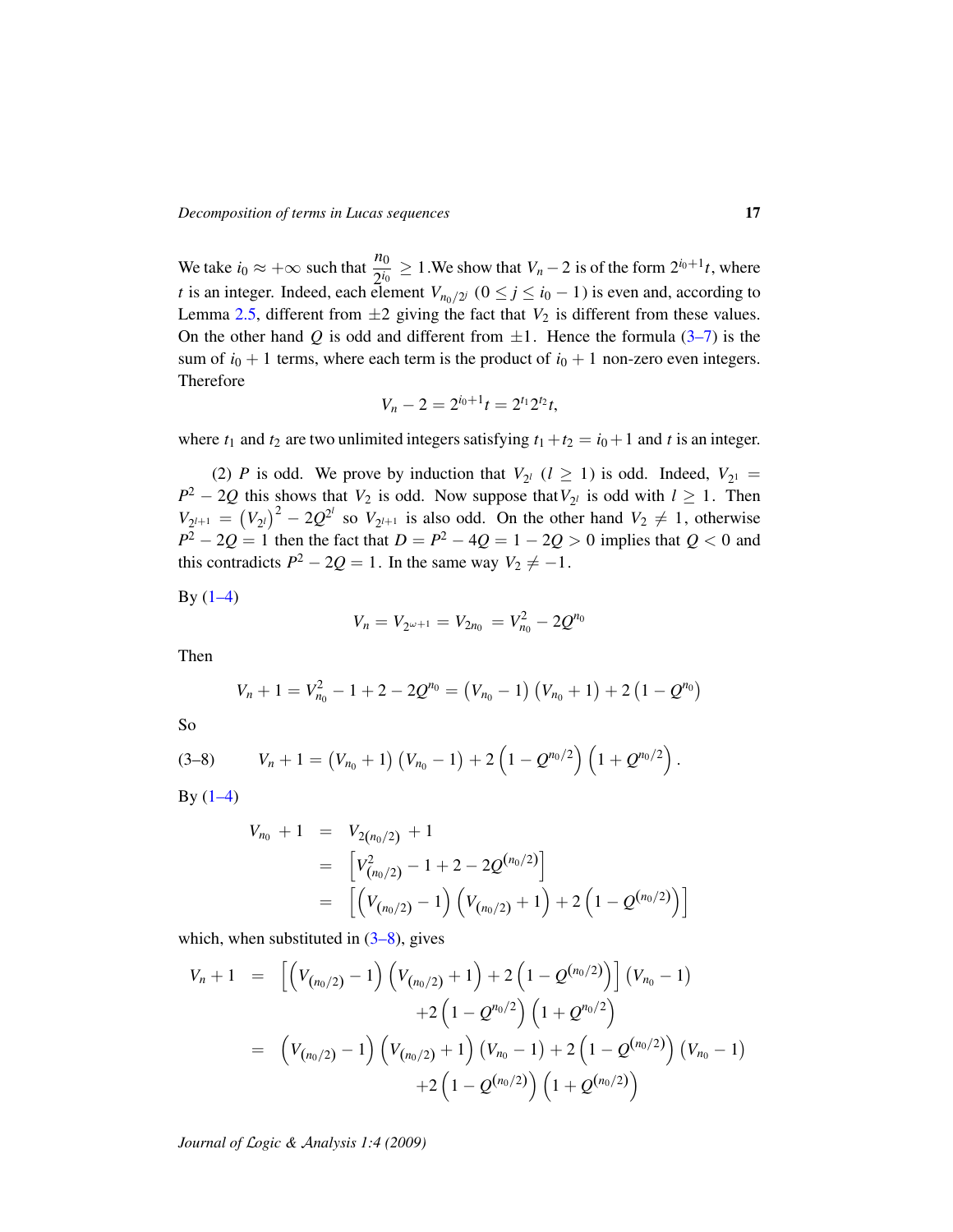Then

<span id="page-17-0"></span>
$$
V_n + 1 = \left(V_{(n_0/2)} - 1\right)\left(V_{(n_0/2)} + 1\right)\left(V_{n_0} - 1\right) + 2\left(1 - Q^{(n_0/4)}\right)\left(1 + Q^{(n_0/4)}\right)\left(V_{n_0} - 1\right) + 2\left(1 - Q^{(n_0/4)}\right)\left(1 + Q^{(n_0/4)}\right)\left(1 + Q^{(n_0/2)}\right)
$$

Again, setting  $\frac{n_0}{2} = 2.\frac{n_0}{4}$  $\frac{40}{4}$  and calculating by [\(1–4\)](#page-1-4) an expression for  $V_{(n_0/2)} + 1$  and substituting in  $(3-9)$ , we get another formula for  $V_n + 1$ , and so on.

So this process yields by induction

$$
V_n + 1 = V_{2\omega+1} + 1
$$
  
=  $(V_{n_0/2^{i}} + 1) (V_{n_0/2^{i}} - 1) (V_{n_0/2^{i-1}} - 1) ... (V_{n_0/2} - 1) (V_{n_0} - 1)$   
+  $2(1 - Q^{n_0/2^{i+1}}) (1 + Q^{n_0/2^{i+1}}) (V_{n_0/2^{i-1}} - 1) (V_{n_0/2^{i-2}} - 1) ... (V_{n_0} - 1)$   
+  $2(1 - Q^{n_0/2^{i+1}}) (1 + Q^{n_0/2^{i+1}}) (1 + Q^{n_0/2^{i}}) (V_{n_0/2^{i-2}} - 1) ... (V_{n_0} - 1)$   
+  $2(1 - Q^{n_0/2^{i+1}}) (1 + Q^{n_0/2^{i+1}}) (1 + Q^{n_0/2^{i}}) (1 + Q^{n_0/2^{i-1}}) (V_{n_0/2^{i-3}} - 1) ... (V_{n_0} - 1) +$   
...  
+  $2(1 - Q^{n_0/2^{i+1}}) (1 + Q^{n_0/2^{i+1}}) (1 + Q^{n_0/2^{i}}) (1 + Q^{n_0/2^{i-1}}) ... (1 + Q^{n_0/2^{2}}) (V_{n_0} - 1)$   
+  $2(1 - Q^{n_0/2^{i+1}}) (1 + Q^{n_0/2^{i+1}}) (1 + Q^{n_0/2^{i}}) (1 + Q^{n_0/2^{i-1}}) ... (1 + Q^{n_0/2}),$   
(3-10)

where  $0 \le i \le \omega - 1$ . In this formula, if we replace *i* by 0 we recover [\(3–8\)](#page-16-0), by 1 we recover  $(3-9)$  etc....

We take  $i_0 \approx +\infty$  such that  $\frac{n_0}{2^{i_0}} \geq 2$ . We show that  $V_n + 1$  is of the form  $2^{i_0+2}t$ , where *t* is an integer. Indeed, each element  $V_{n_0/2^j}$  ( $0 \le j \le i_0$ ) is odd and, according to Lemma [2.5,](#page-8-0) different from  $\pm 1$  giving the fact that  $V_2$  is different from these values. On the other hand *Q* is odd and different from  $\pm 1$ . Hence the formula [\(3–10\)](#page-17-1) is the sum of  $i_0 + 2$  terms, where each term is the product of  $i_0 + 2$  non-zero even integers. From this

<span id="page-17-1"></span>
$$
V_n + 1 = V_{2n_0} + 1 = 2^{t_1} 2^{t_2} t,
$$

where  $t_1$  and  $t_2$  are two unlimited integers satisfying  $t_1 + t_2 = i_0 + 2$  and  $t$  is an integer. This finishes the proof of this case and therefore the theorem.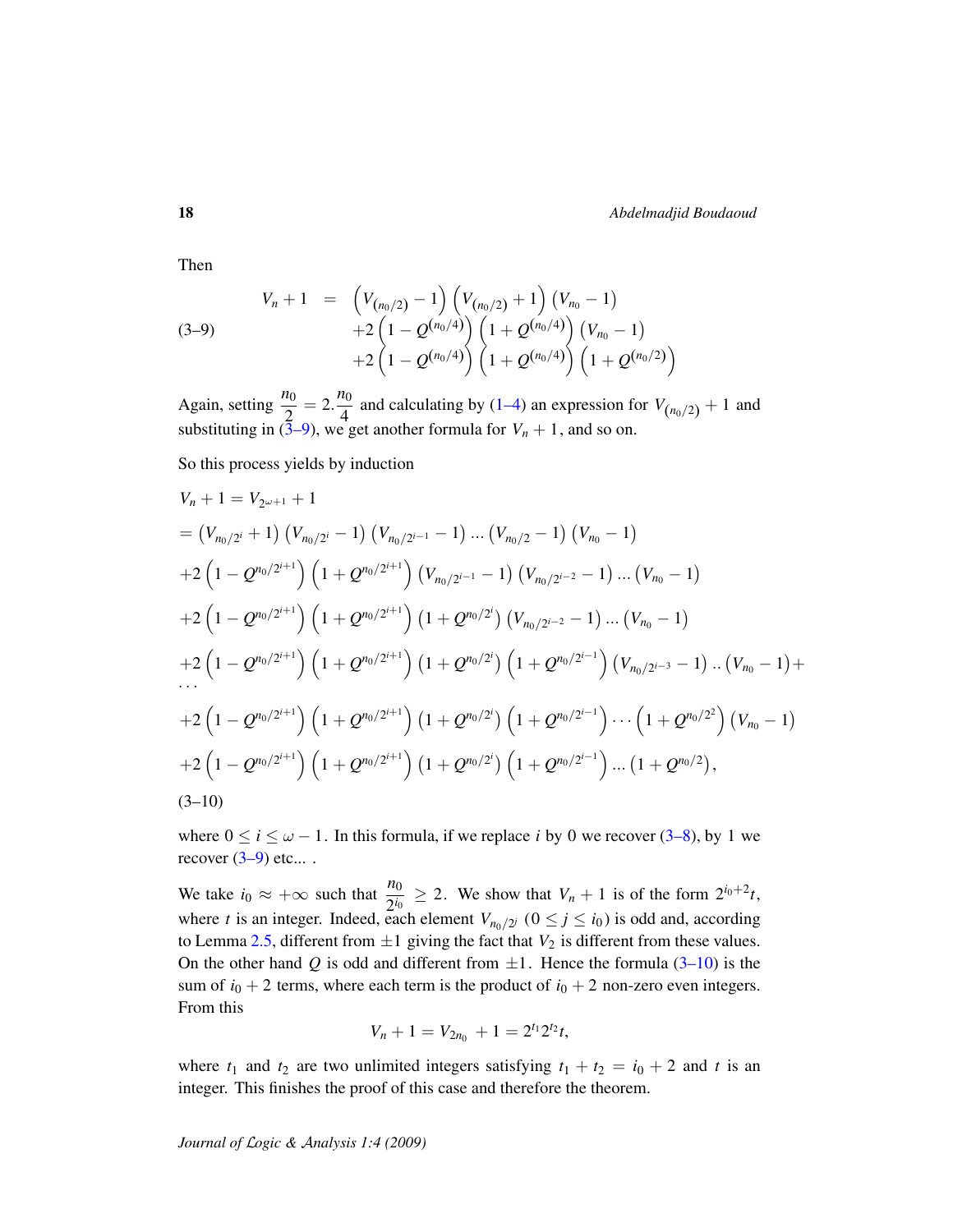# 4 In classical terms

In order to find the classical equivalence of our result we use the reduction algorithm of external formulas of Nelson [\[5\]](#page-22-5). We denote the standard set

$$
\{(P,Q) \in (\mathbb{Z}^*)^2 : P^2 - 4Q > 0\}
$$

by *H*. Theorem [2.1](#page-2-1) may be written as

$$
\forall n \ \forall (P, Q)
$$
\n
$$
\left[ \begin{array}{c} (\forall^{st} t : n \geq t) \Rightarrow \exists^{st} (U, V) \ \exists \left( l_1, l_2, l'_1, l'_2 \right) \forall^{st} i \in \mathbb{N} \\ \left( U_n = U + l_1 l_2, V_n = V + l'_1 l'_2 \ \& \ \min \left( |l_1|, |l_2|, \left| l'_1 \right|, \left| l'_2 \right| \right) > i \right) \end{array} \right],
$$

where *n*, *t*, *i* range over N,  $(P, Q)$  range over *H* and *U*, *V*,  $l_1, l_2, l'_1$  $l'_{1}, l'_{2}$  $y_2'$  range over  $\mathbb{Z}$ . Using idealization, this formula is equivalent to

$$
\left[\begin{array}{c}(\forall^{st} t : n \geq t) \Rightarrow \exists^{st} (U, V) \,\forall^{stfini} I \exists (l_1, l_2, l'_1, l'_2) \,\forall i \in I \\ (U_n = U + l_1 l_2, V_n = V + l'_1 l'_2 \,\& \min\left(|l_1|, |l_2|, |l'_1|, |l'_2|\right) > i\right)\end{array}\right],
$$

where *I* belongs to  $P_f(\mathbb{N})$  the set of finite subsets of  $\mathbb{N}$ . This formula is equivalent to

$$
\forall (n, (P, Q)) \exists^{st} (t, (U, V)) \forall^{stfini} I
$$
\n
$$
\begin{bmatrix}\n(n \ge t) \Rightarrow \exists (l_1, l_2, l'_1, l'_2) \forall i \in I \\
(U_n = U + l_1 l_2, V_n = V + l'_1 l'_2 \& \min([l_1], |l_2|, |l'_1|, |l'_2|) > i\n\end{bmatrix}.
$$

If we refer to ∀∃*st*∀ *st* in the lexicon cited in [5], the last formula is equivalent to

$$
\forall \widetilde{I} \ \exists^{\text{fini}} \mathcal{R} \forall (n, (P, Q)) \ \exists (t, (U, V)) \in \mathcal{R}
$$
\n
$$
\left[ (n \geq t) \Rightarrow \exists (l_1, l_2, l'_1, l'_2) \ \forall i \in \widetilde{I}(t, (U, V)) \right]
$$
\n
$$
(U_n = U + l_1 l_2, V_n = V + l'_1 l'_2 \& \min\left( |l_1|, |l_2|, |l'_1|, |l'_2| \right) > i \right) \bigg],
$$

<span id="page-18-0"></span> $(4-1)$ 

∀*n*∀ (*P*, *Q*)

where  $\widetilde{I}$  is a mapping that associates with each  $(t, (U, V)) \in \mathbb{N} \times \mathbb{Z}^2$  a finite subset  $ilde{I}(t, (U, V)) \subset \mathbb{N}$ . Now we prove that [\(4–1\)](#page-18-0) is equivalent to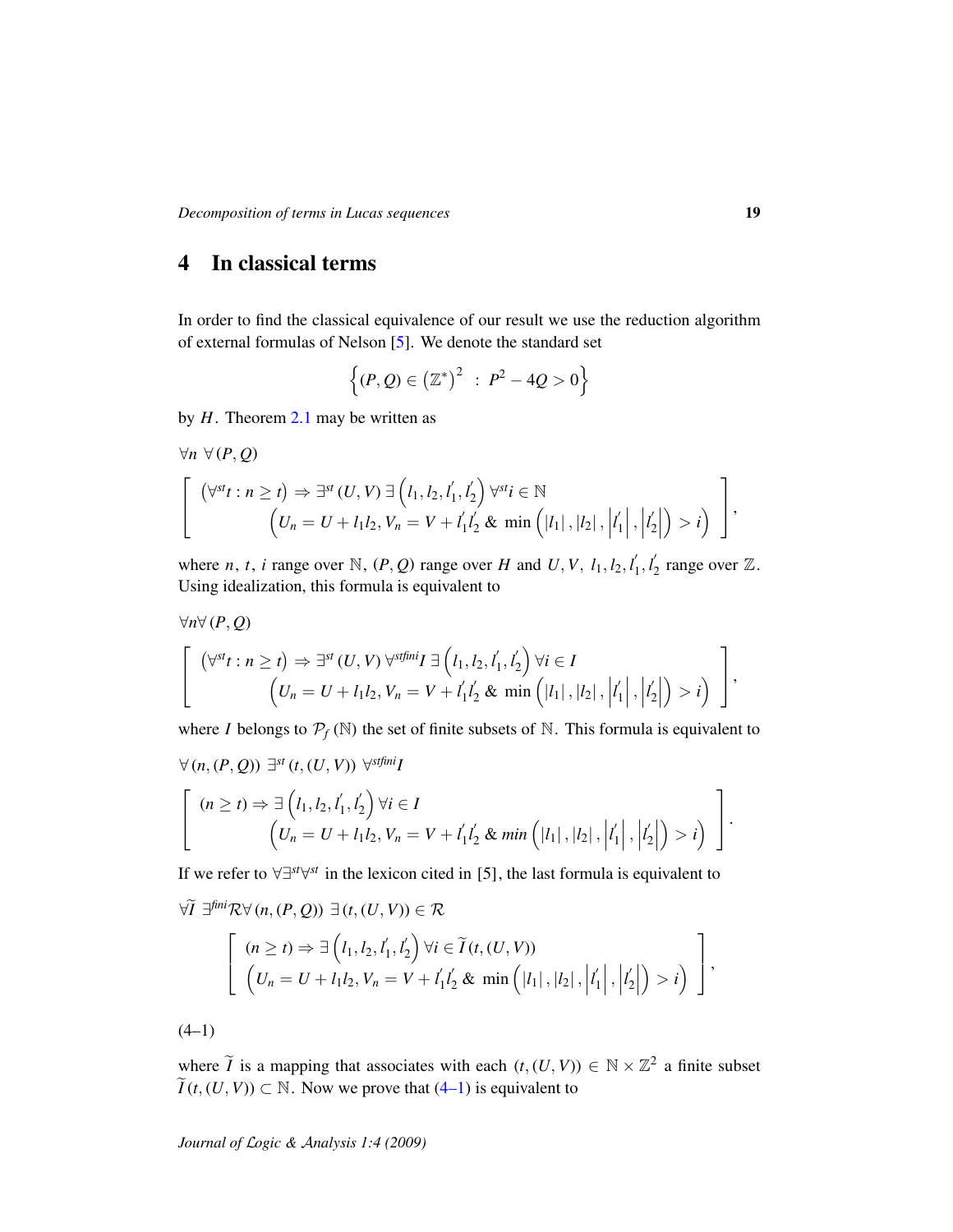$$
\forall \widetilde{I} \ \exists (T, W) \in \mathbb{N}^2 \ \forall (n, (P, Q)) \ \exists (t, (U, V)) \in [0, T] \times [-W, W]^2
$$
\n
$$
\left[ \begin{array}{c} (n \ge t) \Rightarrow \exists (l_1, l_2, l'_1, l'_2) \ \forall i \in \widetilde{I}(t, (U, V)) \\ \left( U_n = U + l_1 l_2, V_n = V + l'_1 l'_2 \ \& \min\left( |l_1|, |l_2|, \left| l'_1 \right|, \left| l'_2 \right| \right) > i \right) \end{array} \right].
$$
\n
$$
(4-2)
$$

<span id="page-19-0"></span>Indeed, let  $\widetilde{I}$  :  $\mathbb{N} \times \mathbb{Z}^2 \rightarrow \mathcal{P}_f(\mathbb{N})$  be a set-valued mapping. Then according to  $(4-1)$  ∃<sup>fini</sup>R ⊂N ×  $\mathbb{Z}^2$  and therefore there exist smaller integers *T* and *W* such that  $\mathcal{R} \subset [0, T] \times [-W, W]^2$ . Let  $(n, (P, Q)) \in \mathbb{N} \times H$ , by  $(4-1) \exists (t, (U, V)) \in \mathcal{R} \subset$  $[0, T] \times [-W, W]^2$ ; that is,  $(t, (U, V)) \in [0, T] \times [-W, W]^2$ . Now if *n* ≥ *t*, then  $\exists$   $\left(l_1, l_2, l'_1\right)$  $\frac{1}{1}, \frac{1}{2}$  $\mathcal{I}_2\bigg\rangle \forall i \in \widetilde{I}(t,(U,V))$ 

 $U_n = U + l_1 l_2, V_n = V + l'_1$  $\int_1^{\prime} l'_2 \& \min \left( |l_1| \, , |l_2| \, , |l_3| \, \right)$  $l_1'$  $\begin{bmatrix} 1 \\ 1 \end{bmatrix}$ , *l* 0  $\binom{1}{2}$  $\bigg\} > i$  which shows that  $(4-1)$   $\Rightarrow$   $(4-2)$ . For the converse one takes,  $\mathcal{R} = [0, T] \times [-W, W]^2$ .

Hence we have the following internal formulation of Theorem [2.1.](#page-2-1)

**Proposition 4.1** For any set-valued mapping  $\widetilde{I}$  :  $\mathbb{N} \times \mathbb{Z}^2 \rightarrow P_f(\mathbb{N})$  there exists  $(T, W) \in \mathbb{N}^2$  such that for all  $(n, (P, Q)) \in \mathbb{N} \times H$  there exists  $(t, (U, V)) \in [0, T] \times$  $[-W, W]^2$  such that if  $n \ge t$ , then  $U_n$  (resp.  $V_n$ ) differs by  $U$  (resp.  $V$ ) from a product of two integers whose absolute value is greater than or equal to *i* for all  $i \in \tilde{I}(t,(U,V))$ .

Below we formulate, from the proof of Theorem [2.1,](#page-2-1) two particular cases of that result, and give their reductions separately.

(1)  $U_n$  differs from a product of two unlimited integers by an integer *U* with  $-1 \leq$  $U \leq 1$ .

(2) If *n* is not of the form  $2^{s}p$  with  $s \ge 0$  being a limited integer and  $p \approx +\infty$  being a prime, then *V<sup>n</sup>* differs from a product of two unlimited integers by an integer *V* with  $-2 \leq V$  ≤ 2.

The reductions of these particular cases are as follows.

(1) The first is equivalent to

$$
\forall n \forall (P, Q) \left[ \begin{array}{c} (\forall^{st} t : n \geq t) \Longrightarrow \exists (U, l_1, l_2) \forall^{st} i \\ (U_n(P, Q) = U + l_1 l_2 : |U| \leq 1 \& \min(|l_1|, |l_2|) \geq i) \end{array} \right],
$$

where *n*, *t*,  $i \in \mathbb{N}$ ,  $(U, l_1, l_2) \in \mathbb{Z}^3$ . By idealization and transfer the previous formula transforms, while remaining equivalent, to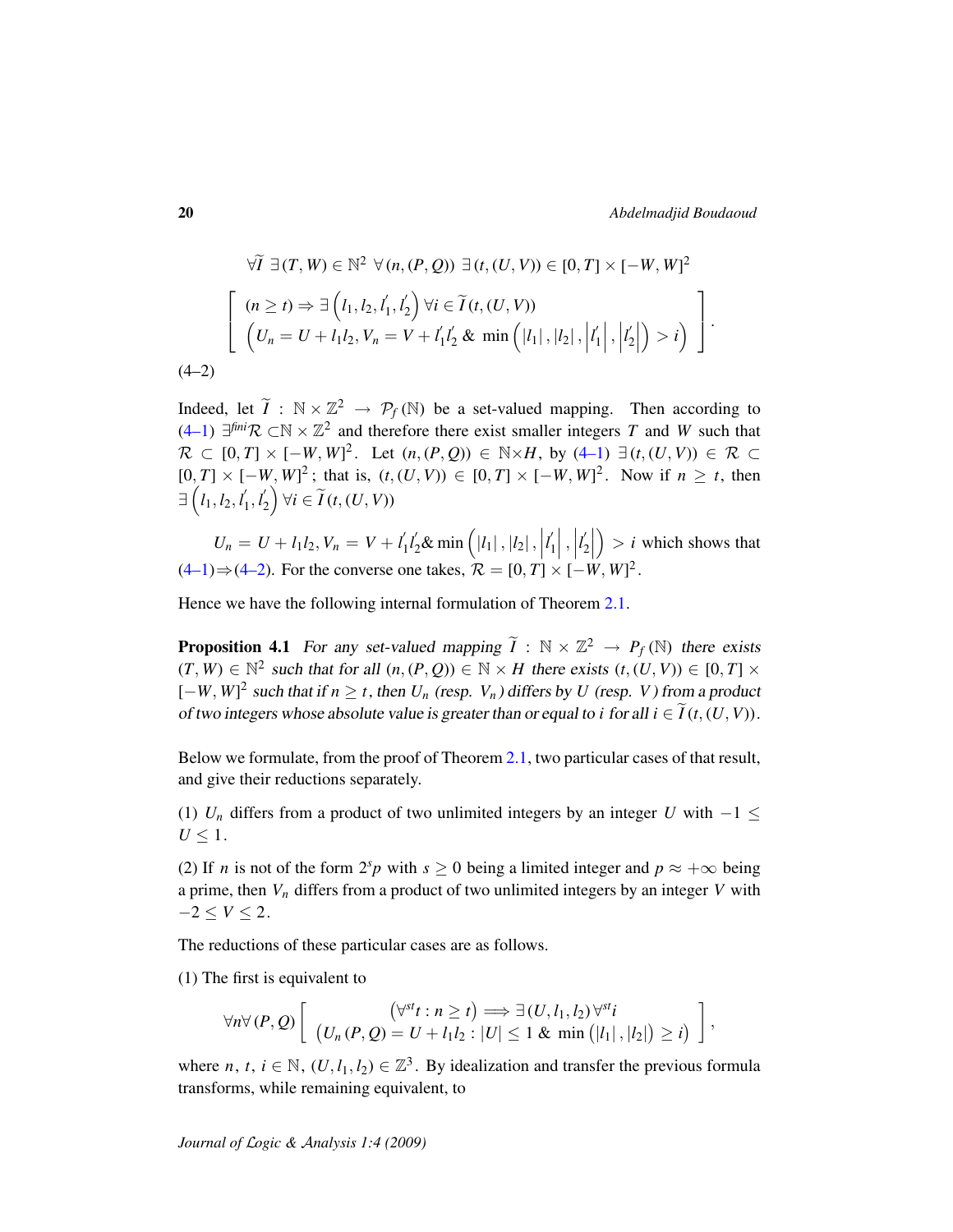*Decomposition of terms in Lucas sequences* 21

<span id="page-20-0"></span>
$$
\forall^{\text{fini}} I \exists^{\text{fini}} T \ \forall (n, (P, Q)) \exists t \in T
$$
\n
$$
(4-3) \qquad \left[ \begin{array}{c} n \geq t \Longrightarrow \exists (U, l_1, l_2) \ \forall i \in I \\ (U_n(P, Q) = U + l_1 l_2 : |U| \leq 1 \ \& \min(|l_1|, |l_2|) \geq i) \end{array} \right],
$$
\n
$$
\text{where } I \text{ and } T \text{ belong to the power set of } \mathbb{N}. \ (4-3) \text{ is equivalent to}
$$

$$
\forall i \in \mathbb{N} \exists \widetilde{T} \in \mathbb{N} \ \forall (n, (P, Q)) \in \mathbb{N} \times H
$$
  
(4-4)  

$$
\left[ \exists (U, l_1, l_2) \ \left( U_n(P, Q) = U + l_1 l_2 \ \text{with} \ |U| \le 1 \ \& \ \min(|l_1|, |l_2|) \ge i \right) \right].
$$

<span id="page-20-1"></span>Indeed, let *i* ∈ N. Then, according to [\(4–3\)](#page-20-0),  $\exists^{fin}T \subset N$ . Now put  $\widetilde{T} = \max_{t \in T} t$ . Now if  $(n, (P, Q)) \in \mathbb{N} \times H$  such that  $n \geq \widetilde{T}$ , then  $n \geq t$ ,  $\forall t \in T$ . Hence from [\(4–3\)](#page-20-0)  $\exists (U, l_1, l_2)$  with  $U_n(P, Q) = U + l_1 l_2$ ,  $|U| \le 1$  and min  $(|l_1|, |l_2|) \ge$ *i*. Consequently  $(4-3) \implies (4-4)$ .

Conversely, let *I* be a finite subset of  $N$  and put  $\overline{i} = \max_{i \in I} i$ . For  $\overline{i}$  there is, according to [\(4–4\)](#page-20-1),  $\widetilde{T} \in \mathbb{N}$ . Consider  $T = \left\{ \widetilde{T} \right\}$  as a finite subset of  $\mathbb{N}$ . Now if  $(n, (P, Q)) \in \mathbb{N} \times H$  such that  $n \geq \tilde{T}$ , then  $\exists (U, l_1, l_2)$  with  $U_n(P, Q) = U + l_1 l_2$  with  $|U| \le 1$  and min  $(|l_1|, |l_2|) \ge \overline{i}$ ; that is, min  $(|l_1|, |l_2|) \ge i \forall i \in I$ . Hence [\(4–4\)](#page-20-1)  $\implies$ [\(4–3\)](#page-20-0) and consequently we have the following proposition.

**Proposition 4.2** *For any integer*  $i \in \mathbb{N}$  *there exists an integer*  $\widetilde{T} \in \mathbb{N}$  *such that for all*  $(n, (P, Q)) \in \mathbb{N} \times H$  satisfying  $n \geq \tilde{T}$ , the term  $U_n(P, Q)$  differs from a product of *two integers whose absolute value is greater than or equal to i by an integer U with*  $-1 \le U \le 1$ .

(2) The second particular case is equivalent to

$$
\forall n \ \forall (P, Q)
$$
\n
$$
\left[\begin{array}{c}\n\forall s \ (t_1, t_2) \left(n \geq t_1 \ \& \frac{n}{2^{t_2}} \notin \mathbb{P}\right) \Longrightarrow \\
\exists \left(V, l_1', l_2'\right) \forall^{st} i \left(V_n(P, Q) = V + l_1' l_2' \ \text{with } V \in \{0, \pm 1, \pm 2\} \ \text{and } \min\left(\left|l_1'\right|, \left|l_2'\right|\right) \geq i\right)\end{array}\right],
$$

where  $n, i \in \mathbb{N}, (t_1, t_2) \in \mathbb{N}^2, (V, l_1')$  $l'_{1}, l'_{2}$  $\binom{1}{2} \in \{0, \pm 1, \pm 2\} \times \mathbb{Z} \times \mathbb{Z}$ . Using idealization and transfer the previous formula transforms, while remaining equivalent, to

<span id="page-20-2"></span>
$$
\forall^{\text{fini}} I \exists^{\text{fini}} T \ \forall (n, (P, Q))
$$
\n
$$
(4-5) \left[ \begin{array}{c} \forall (t_1, t_2) \in T \ \left( n \geq t_1 \ \& \ \frac{n}{2^{t_2}} \notin \mathbb{P} \right) \Longrightarrow \exists \left( V, l_1', l_2' \right) \forall i \in I \\ \left( V_n(P, Q) = V + l_1' l_2' : V \in \{0, \pm 1, \pm 2\} \ \text{and min} \left( \left| l_1' \right|, \left| l_2' \right| \right) \geq i \right) \end{array} \right],
$$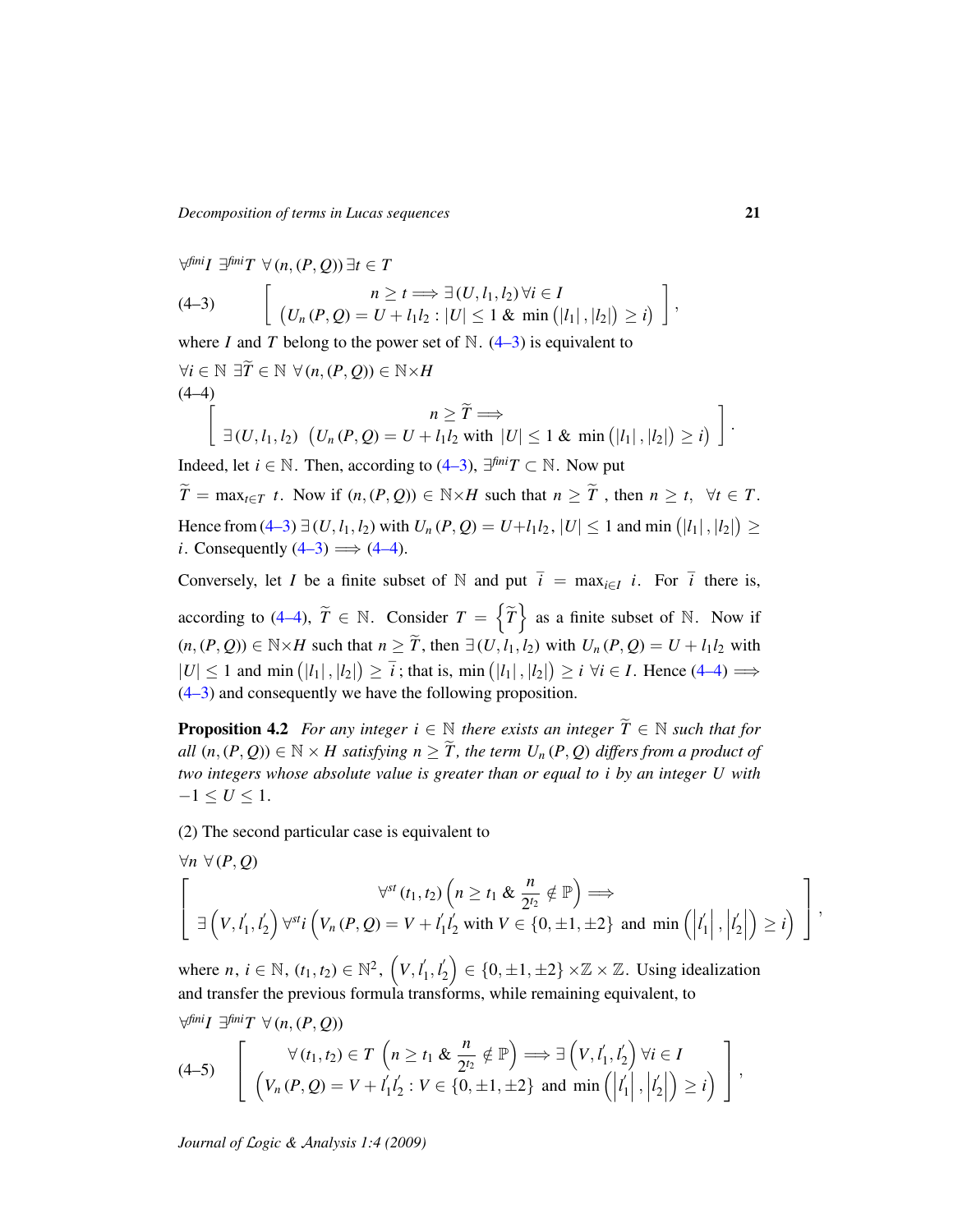where *I* (resp. *T*) belongs to the power set of  $N$  (resp.  $N^2$ ). Then [\(4–5\)](#page-20-2) is equivalent to

<span id="page-21-0"></span>
$$
\forall i \in \mathbb{N} \ \exists (T_1, T_2) \in \mathbb{N}^2 \ \forall (n, (P, Q))
$$
\n
$$
(4-6) \ \begin{bmatrix} \left( n \ge T_1, \frac{n}{2^i} \notin \mathbb{P} \ (i = 0, 1, \dots, T_2) \right) \Longrightarrow \exists \left( V, l_1', l_2' \right) \\ \left( V_n(P, Q) = V + l_1' l_2' : V \in \{0, \pm 1, \pm 2\} \ \text{and min} \left( \left| l_1' \right|, \left| l_2' \right| \right) \ge i \right) \end{bmatrix}.
$$

Indeed, let *i* ∈  $\mathbb N$ . According to [\(4–5\)](#page-20-2),  $\exists^{fin}T \subset \mathbb N^2$ . Suppose

 $T_1 = \max \{t_1 : (t_1, t_2) \in T\}$  and  $T_2 = \max \{t_2 : (t_1, t_2) \in T\}$ . Let  $(n, (P, Q)) \in \mathbb{N} \times H$ . Suppose that  $n \geq T_1$  and  $\frac{n}{2^i} \notin \mathbb{P}$  for  $i = 0, 1, ..., T_2$ . Then for all  $(t_1, t_2) \in T$ ,  $n \geq t_1$ and  $\frac{n}{2^{t_2}} \notin \mathbb{P}$ . Hence, according to [\(4–5\)](#page-20-2),  $\exists (V, l_1)$  $\frac{1}{1}, l_2'$  $V_2$   $V_n(P,Q) = V + l'_1$  $\frac{1}{2}l_2'$  with  $V \in \{0, \pm 1, \pm 2\}$  and min  $\left( \right)$  $l_1$ <sup> $\prime$ </sup>  $\begin{bmatrix} 1 \\ 1 \end{bmatrix}$ ,  $\begin{bmatrix} \end{bmatrix}$ *l* 0  $\binom{1}{2}$  $\geq i$ . Consequently  $(4-5) \Rightarrow (4-6)$ .

Conversely, let *I* be a finite subset of  $\mathbb N$ . Put  $\overline{i} = \max_{i \in I} i$ . Then for  $\overline{i}$  there is, according to [\(4–6\)](#page-21-0),  $(T_1, T_2) \in \mathbb{N}^2$ . Set  $T = \{0, 1, ..., T_1\} \times \{0, 1, ..., T_2\}$ , then *T* is finite. Let  $(n, (P, Q)) \in \mathbb{N} \times H$  and suppose that for all  $(t_1, t_2) \in T$ ,  $n \ge t_1$  &  $\frac{n}{2!}$  $\frac{n}{2^{t_2}} \notin \mathbb{P}$ . Then  $n \geq T_1$  and  $\frac{n}{2^i} \notin \mathbb{P}$   $(i = 0, 1, ..., T_2)$ . Hence, according to [\(4–6\)](#page-21-0),  $\exists \left(\overline{V}, \overline{l}_1\right)$  $\frac{1}{1}, l_2'$  $\binom{1}{2}$ such that  $V_n(P,Q) = V + l'_1$  $\binom{1}{2}$  with  $V \in \{0, \pm 1, \pm 2\}$  and min  $\left( \left| \right| \right)$  $l_1$  $\begin{bmatrix} \n\end{bmatrix}$ ,  $\begin{bmatrix} \n\end{bmatrix}$  $l'$  $\binom{1}{2}$  $\Big) \geq \overline{i}$ ; that  $\text{is } ∀i \in I \text{ min } \Big( \Big|$  $l_1$  $\begin{bmatrix} \n\end{bmatrix}, \n\begin{bmatrix} \n\end{bmatrix}$  $l'$  $\binom{1}{2}$  $\Rightarrow$  *i*. Hence [\(4–6\)](#page-21-0)  $\Rightarrow$  [\(4–5\)](#page-20-2) and consequently we have the following proposition.

**Proposition 4.3** For any integer  $i \in \mathbb{N}$  there exists two integers  $(T_1, T_2) \in \mathbb{N}^2$  such that for all  $(n, (P, Q)) \in \mathbb{N} \times H$  satisfying  $n \geq T_1$  and  $\frac{n}{2^i} \notin \mathbb{P}$  for  $i = 0, 1, ..., T_2$  the term  $V_n(P, Q)$  differs from a product of two integers whose absolute value is greater than or equal to *i*, by an integer *V* with  $-2 \le V \le 2$ .

General remark. In the classical literature concerning Lucas sequences, generally the studies are concerned with the terms  $U_k$  and  $V_k$  for  $k$  belonging to a particular family of integers (see for example  $[6, 7]$  $[6, 7]$  $[6, 7]$ ). In this work we note from the previous propositions that the main result expresses a property of uniformity because the conclusion is valid for all *k* beyond a certain rank.

Moreover, the ideas used in proofs here can also be used to deduce standard results. For example one sees without pain that Lemma [2.3](#page-3-0) gives the size of  $|U_k|$  and  $|V_k|$ whereas Lemma [2.5](#page-8-0) gives the growth of  $|U_k|$  and  $|V_k|$ . In addition, the translation